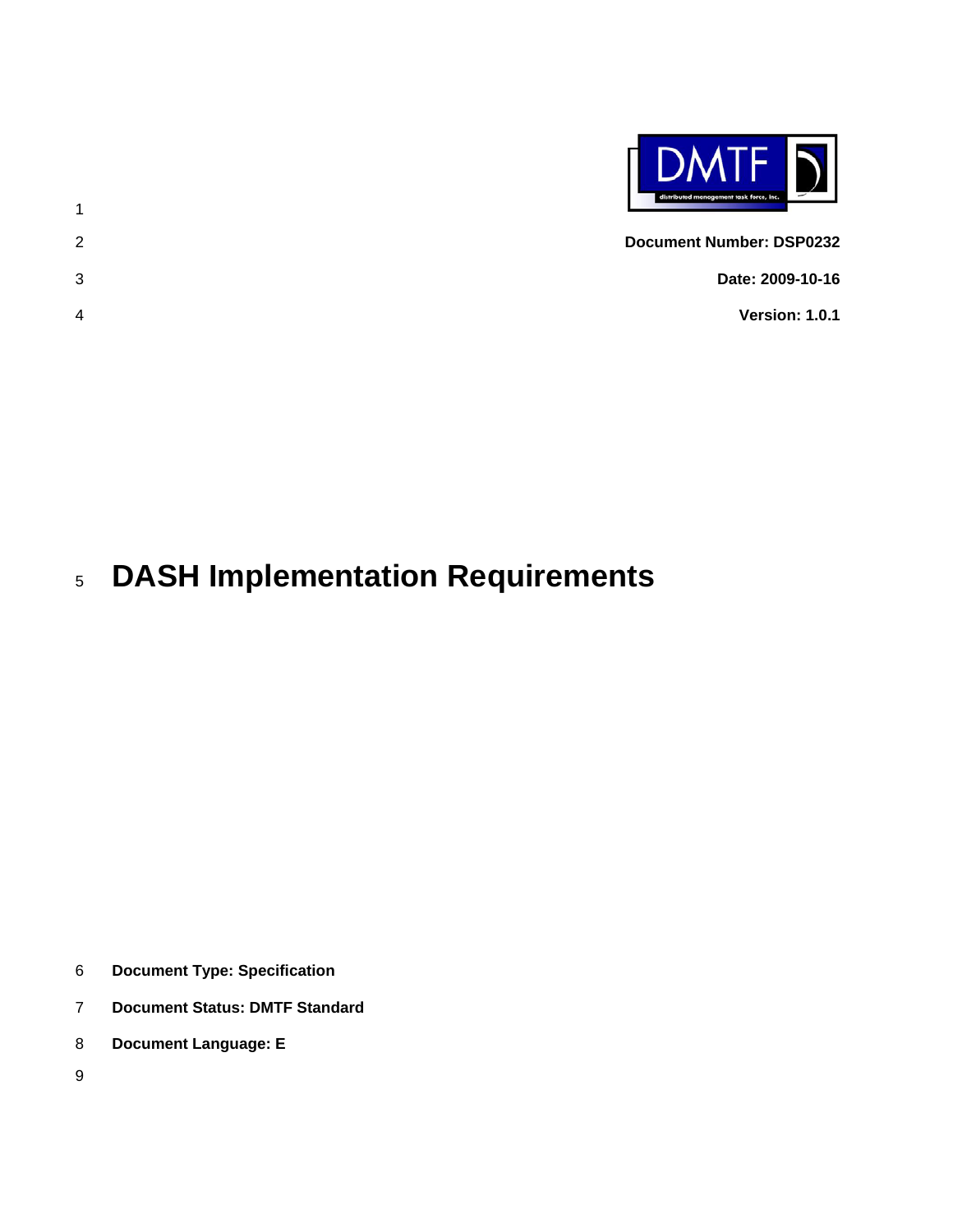### 10 | Copyright Notice

11 Copyright © 2009 Distributed Management Task Force, Inc. (DMTF). All rights reserved.

12 13 14 DMTF is a not-for-profit association of industry members dedicated to promoting enterprise and systems management and interoperability. Members and non-members may reproduce DMTF specifications and documents, provided that correct attribution is given. As DMTF specifications may be revised from time to

15 time, the particular version and release date should always be noted.

16 Implementation of certain elements of this standard or proposed standard may be subject to third party

17 patent rights, including provisional patent rights (herein "patent rights"). DMTF makes no representations

18 to users of the standard as to the existence of such rights, and is not responsible to recognize, disclose,

19 20 or identify any or all such third party patent right, owners or claimants, nor for any incomplete or inaccurate identification or disclosure of such rights, owners or claimants. DMTF shall have no liability to

21 any party, in any manner or circumstance, under any legal theory whatsoever, for failure to recognize,

22 disclose, or identify any such third party patent rights, or for such party's reliance on the standard or

23 incorporation thereof in its product, protocols or testing procedures. DMTF shall have no liability to any

24 party implementing such standard, whether such implementation is foreseeable or not, nor to any patent

25 owner or claimant, and shall have no liability or responsibility for costs or losses incurred if a standard is

26 withdrawn or modified after publication, and shall be indemnified and held harmless by any party

27 implementing the standard from any and all claims of infringement by a patent owner for such

28 implementations.

29 For information about patents held by third-parties which have notified the DMTF that, in their opinion,

- 30 such patent may relate to or impact implementations of DMTF standards, visit
- 31 <http://www.dmtf.org/about/policies/disclosures.php>.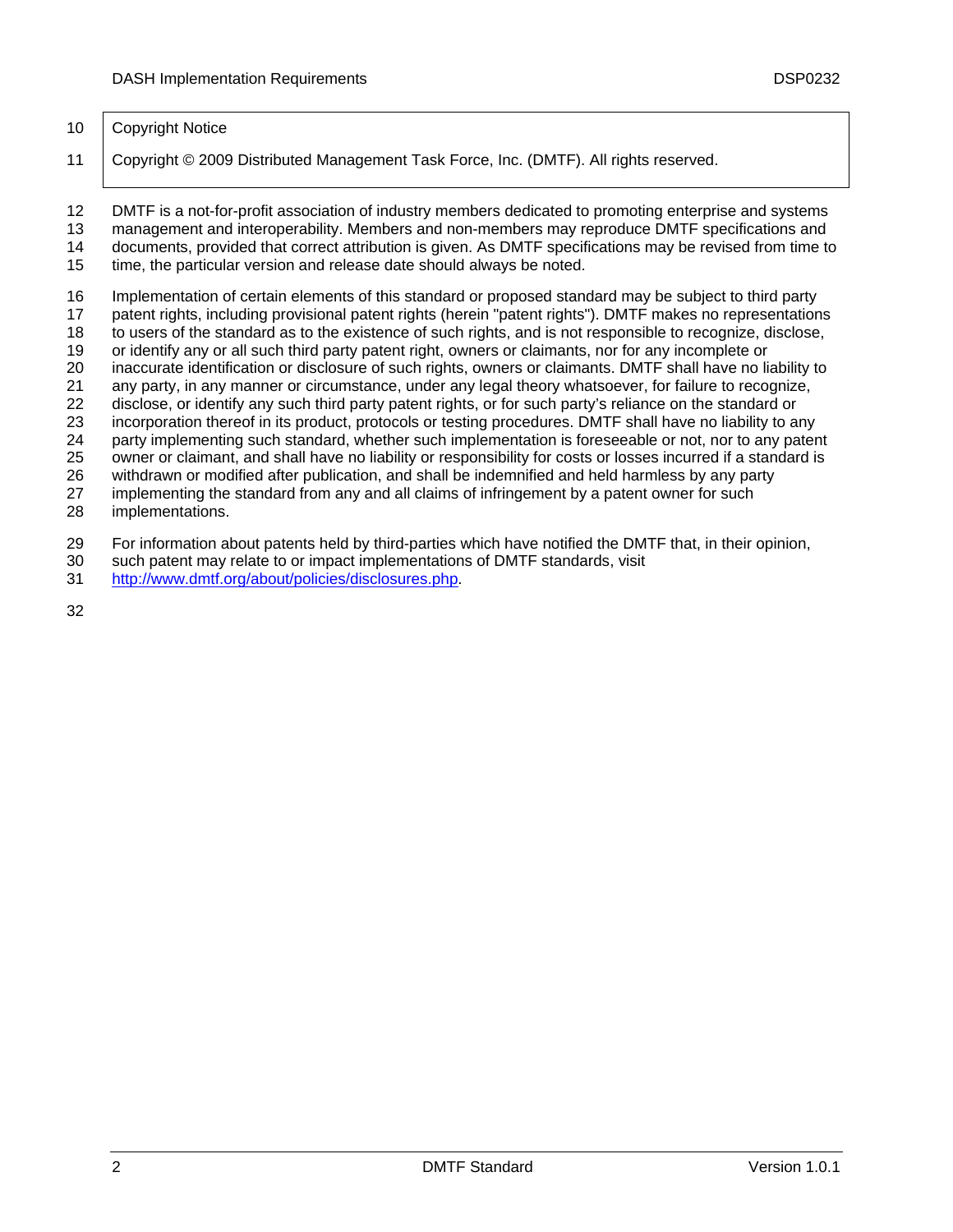33

## **CONTENTS**

| 34 |                |     |  |  |  |
|----|----------------|-----|--|--|--|
| 35 |                |     |  |  |  |
| 36 | 1.             |     |  |  |  |
| 37 | 2              |     |  |  |  |
| 38 |                | 2.1 |  |  |  |
| 39 |                | 22  |  |  |  |
| 40 | 3              |     |  |  |  |
| 41 | 4              |     |  |  |  |
| 42 | 5              |     |  |  |  |
| 43 | 6              |     |  |  |  |
| 44 | $\overline{7}$ |     |  |  |  |
| 45 |                | 7.1 |  |  |  |
| 46 |                | 7.2 |  |  |  |
| 47 | 8              |     |  |  |  |
| 48 |                | 8.1 |  |  |  |
| 49 |                | 8.2 |  |  |  |
| 50 | 8.3            |     |  |  |  |
| 51 |                | 8.4 |  |  |  |
| 52 | 9              |     |  |  |  |
| 53 |                | 9.1 |  |  |  |
| 54 |                | 9.2 |  |  |  |
| 55 |                | 9.3 |  |  |  |
| 56 | 10             |     |  |  |  |
| 57 |                |     |  |  |  |
| 58 |                |     |  |  |  |
| 59 |                |     |  |  |  |
| 60 |                |     |  |  |  |

### **Tables** 61

| 62 |  |
|----|--|
| 63 |  |
| 64 |  |
| 65 |  |
| 66 |  |
| 67 |  |
| 68 |  |
| 69 |  |
| 70 |  |
| 71 |  |
| 72 |  |
|    |  |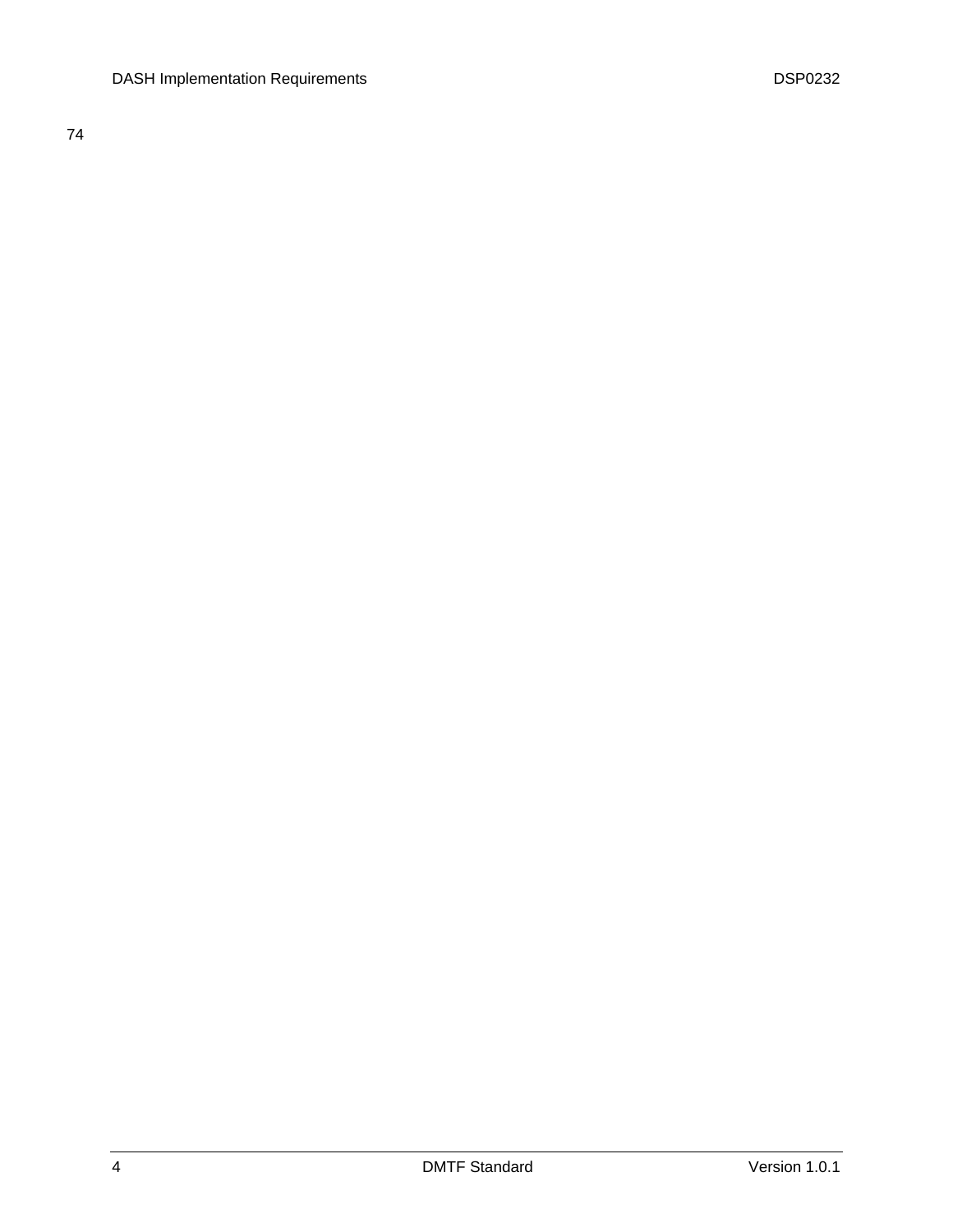## <span id="page-4-0"></span>75 Foreword

- 76 77 The *DASH Implementation Requirements* (DSP0232) was prepared by the Desktop and Mobile Working Group of the DMTF.
- 78 DMTF is a not-for-profit association of industry members dedicated to promoting enterprise and systems
- 79 management and interoperability.

#### 80 **Acknowledgments**

81 The authors wish to acknowledge the following people.

#### 82 **Editors:**

- 83 • Joe Kozlowski – Dell Inc.
- 84 • Steven Breed – Dell Inc.

#### 85 **Contributors:**

- 86 • Stephen Fong – Advanced Micro Devices
- 87 • Bob Blair – Advanced Micro Devices
- 88 • Paul Vancil – Advanced Micro Devices
- 89 • Simon Assouad – Broadcom Corporation
- 90 • Murali Rajagopal – Broadcom Corporation
- 91 • Hemal Shah – Broadcom Corporation

#### 92 • Jon Hass – Dell Inc.

- 93 • Rick Landau – Dell Inc.
- 94 • Christoph Graham – Hewlett-Packard
- 95 • Jeff Hilland – Hewlett-Packard
- 96 • David Hines – Intel Corporation
- 97 • Joel Clark – Intel Corporation
- 98 • Andy Currid – NVIDIA Corporation
- 99 • Steve Hand – Symantec Corporation
- 100 • Jim Davis – WBEM Solutions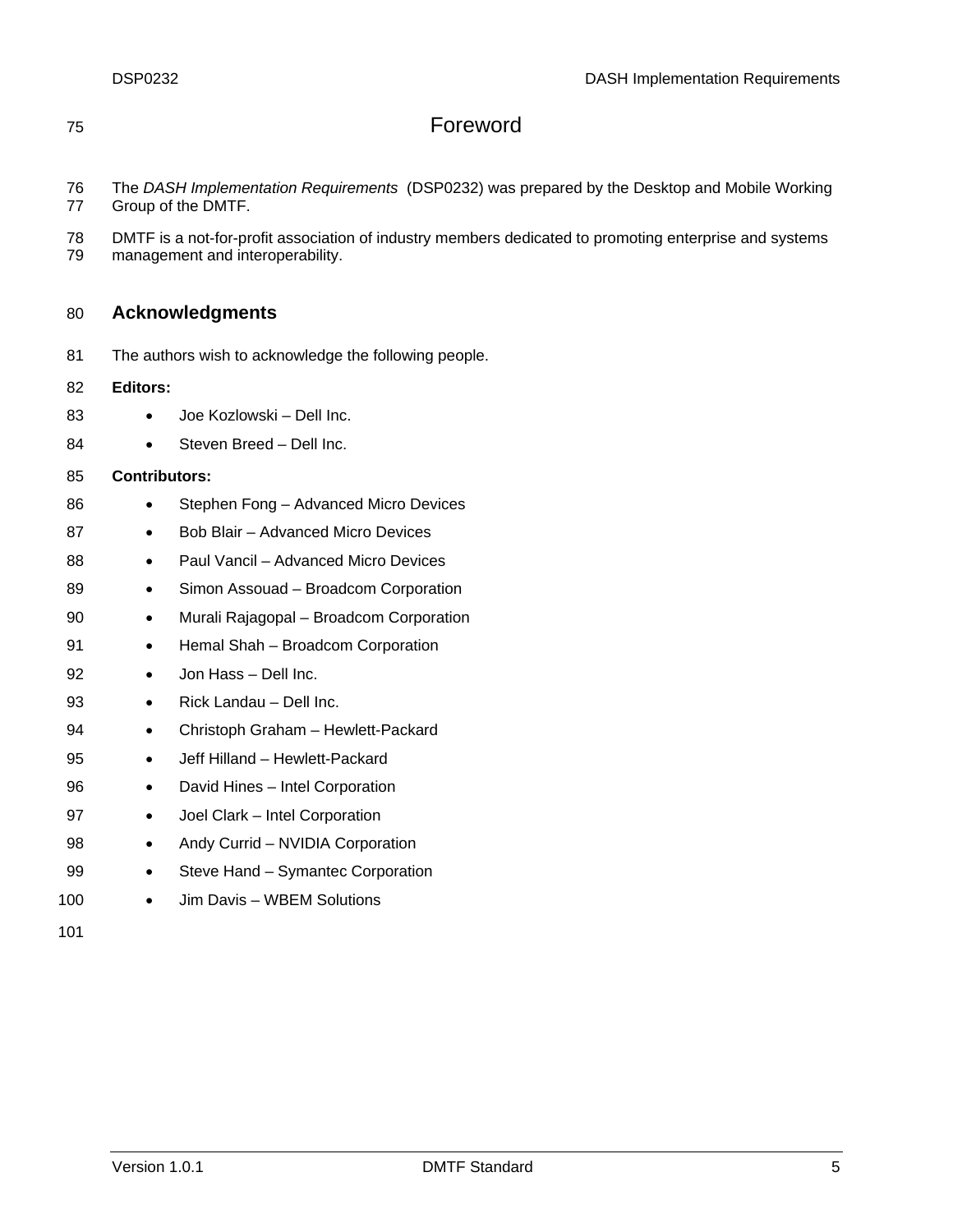## <span id="page-5-0"></span>102 Introduction

103 104 This specification describes the conformance requirements for implementing the Desktop and Mobile Architecture for System Hardware (DASH) version 1.0.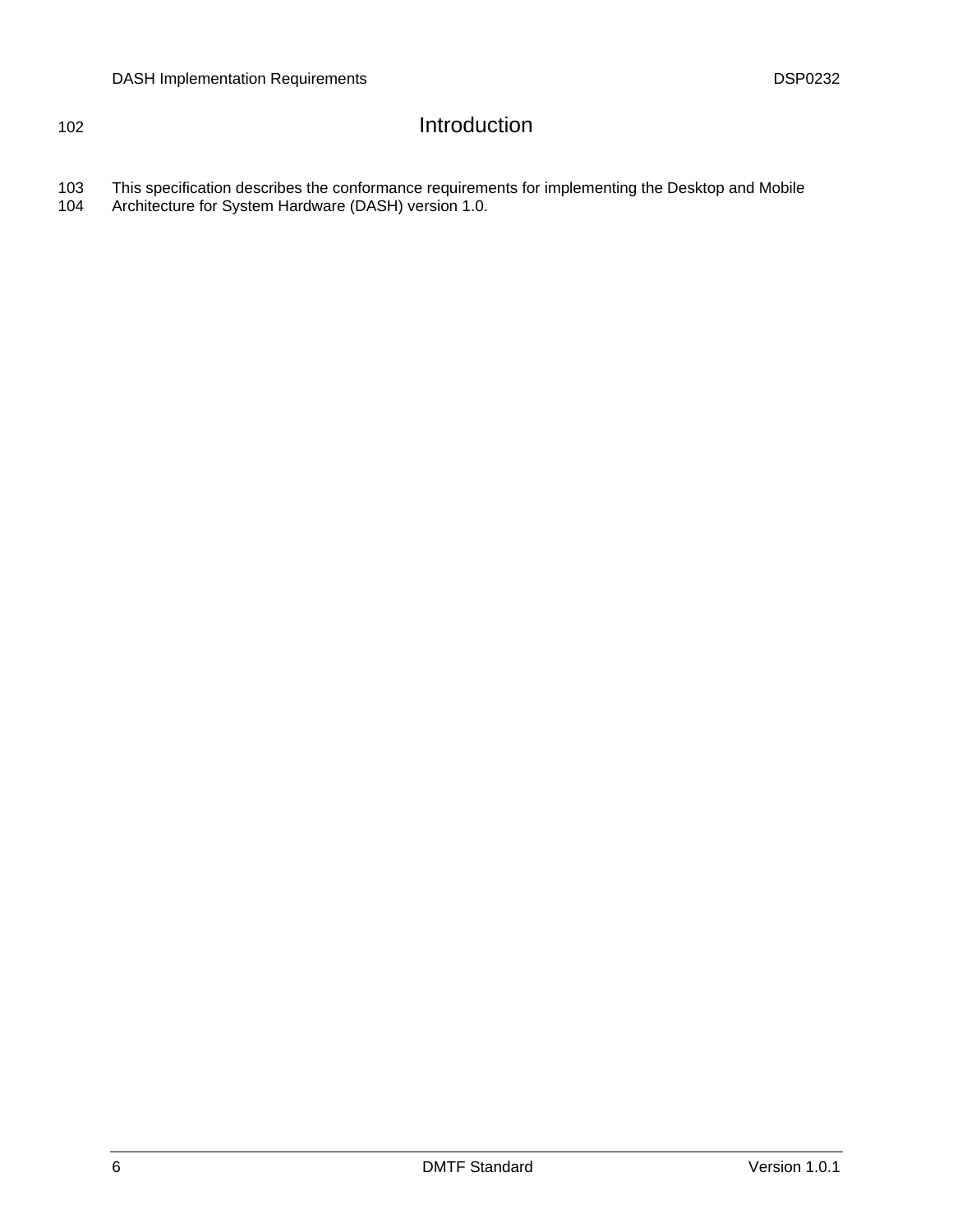<span id="page-6-0"></span><sup>105</sup>**DASH Implementation Requirements** 

#### 106 **1 Scope**

107 This document describes the requirements for implementing the Desktop and Mobile Architecture for

108 System Hardware version 1.0. This document does not define the implementation requirements directly.

109 In clause 5, the mandatory specifications to be implemented are defined. In clauses [6,](#page-10-1) [7,](#page-10-2) [8,](#page-13-1) [9,](#page-15-1) and [10](#page-17-1) the

110 optional [and](#page-9-1) conditional specifications are defined.

### 111 **2 Normative References**

112 113 The following referenced documents are indispensable for the application of this document. For dated references, only the edition cited applies. For undated references, the latest edition of the referenced

114 document (including any amendments) applies.

#### 115 **2.1 Approved References**

- 116 DMTF DSP0136, *Alert Standard Forma*t Specification *2.0*,
- 117 <http://www.dmtf.org/standards/documents/ASF/DSP0136.pdf>
- 118 DMTF DSP0226, *Web Services for Management 1.0*, 119 [http://www.dmtf.org/standards/published\\_documents/DSP0226\\_1.0.pdf](http://www.dmtf.org/standards/published_documents/DSP0226_1.0.pdf)
- 120 DMTF DSP0227, *WS-Management CIM Binding Specification 1.0*, 121 [http://www.dmtf.org/standards/published\\_documents/DSP0227\\_1.0.pdf](http://www.dmtf.org/standards/published_documents/DSP0227_1.0.pdf)
- 122 DMTF DSP0230, *WS-CIM Mapping Specification 1.0,* 123 [http://www.dmtf.org/standards/published\\_documents/DSP0230\\_1.0.pdf](http://www.dmtf.org/standards/published_documents/DSP0230_1.0.pdf)
- 124 DMTF DSP1009, *Sensors Profile 1.0*,
- 125 [http://www.dmtf.org/standards/published\\_documents/DSP1009\\_1.0.pdf](http://www.dmtf.org/standards/published_documents/DSP1009_1.0.pdf)
- 126 DMTF DSP1011, *Physical Asset Profile 1.0*,
- 127 [http://www.dmtf.org/standards/published\\_documents/DSP1011\\_1.0.pdf](http://www.dmtf.org/standards/published_documents/DSP1011_1.0.pdf)
- 128 DMTF DSP1012, *Boot Control Profile 1.0*,
- 129 [http://www.dmtf.org/standards/published\\_documents/DSP1012\\_1.0.pdf](http://www.dmtf.org/standards/published_documents/DSP1012_1.0.pdf)
- 130 DMTF DSP1013, *Fan Profile 1.0,*  131 [http://www.dmtf.org/standards/published\\_documents/DSP1013\\_1.0.pdf](http://www.dmtf.org/standards/published_documents/DSP1013_1.0.pdf)
- 132 DMTF DSP1015, *Power Supply Profile 1.0*,
- 133 [http://www.dmtf.org/standards/published\\_documents/DSP1015\\_1.0.pdf](http://www.dmtf.org/standards/published_documents/DSP1015_1.0.pdf)
- 134 DMTF DSP1022, *CPU Profile 1.0*, 135 [http://www.dmtf.org/standards/published\\_documents/DSP1022\\_1.0.pdf](http://www.dmtf.org/standards/published_documents/DSP1022_1.0.pdf)
- 136 DMTF DSP1023, *Software Inventory Profile 1.0*, 137 [http://www.dmtf.org/standards/published\\_documents/DSP1023\\_1.0.pdf](http://www.dmtf.org/standards/published_documents/DSP1023_1.0.pdf)
- 138 DMTF DSP1026, *System Memory Profile 1.0*, 139 [http://www.dmtf.org/standards/published\\_documents/DSP1026\\_1.0.pdf](http://www.dmtf.org/standards/published_documents/DSP1026_1.0.pdf)
- 140 DMTF DSP1027, *Power State Management Profile 1.0*,
- 141 [http://www.dmtf.org/standards/published\\_documents/DSP1027\\_1.0.pdf](http://www.dmtf.org/standards/published_documents/DSP1027_1.0.pdf)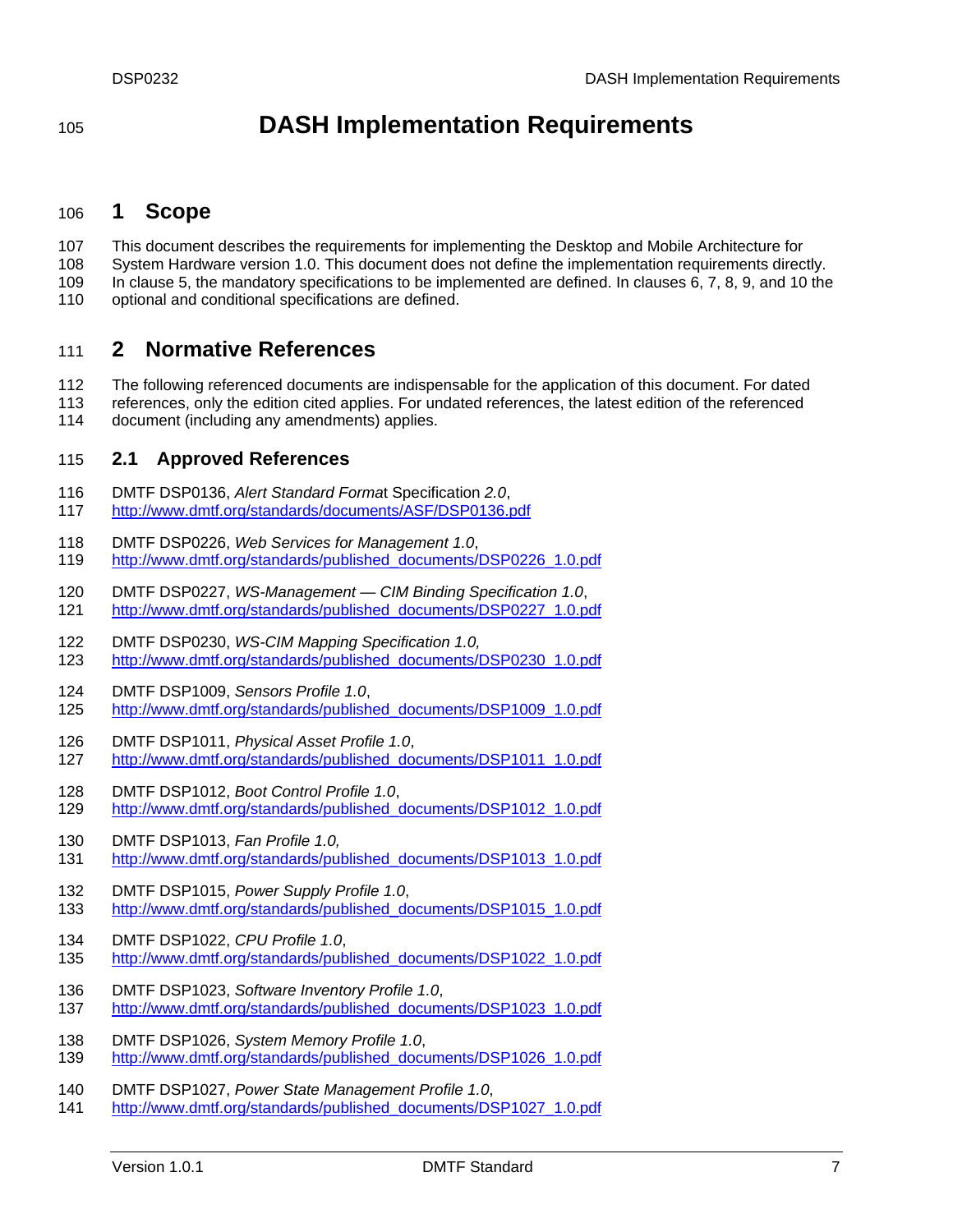### DASH Implementation Requirements DSP0232

- <span id="page-7-0"></span>142 DMTF DSP1033, *Profile Registration Profile 1.0*,
- 143 [http://www.dmtf.org/standards/published\\_documents/DSP1033\\_1.0.pdf](http://www.dmtf.org/standards/published_documents/DSP1033_1.0.pdf)
- 144 DMTF DSP1034, *Simple Identity Management Profile 1.0*,
- 145 [http://www.dmtf.org/standards/published\\_documents/DSP1034\\_1.0.pdf](http://www.dmtf.org/standards/published_documents/DSP1034_1.0.pdf)
- 146 DMTF DSP1039, *Role Based Authorization Profile 1.0*, 147 [http://www.dmtf.org/standards/published\\_documents/DSP1039\\_1.0.pdf](http://www.dmtf.org/standards/published_documents/DSP1039_1.0.pdf)
- 148 DMTF DSP1054, *Indications Profile 1.0,*
- 149 [http://www.dmtf.org/standards/published\\_documents/DSP1054\\_1.0.pdf](http://www.dmtf.org/standards/published_documents/DSP1054_1.0.pdf)
- 150 DMTF DSP1058, *Base Desktop and Mobile Profile 1.0*,
- 151 [http://www.dmtf.org/standards/published\\_documents/DSP1058\\_1.0.pdf](http://www.dmtf.org/standards/published_documents/DSP1058_1.0.pdf)
- 152 DMTF DSP8007 *Platform Message Registry 1.0,*  153 <http://schemas.dmtf.org/wbem/messageregistry/1/dsp8007.xml>
- 154 IETF RFC 2246, T. Dierks et al., *The TLS Protocol Version 1.0*,<http://www.ietf.org/rfc/rfc2246.txt>
- 155 IETF RFC 3268, P. Chown, *Advanced Encryption Standard (AES) Ciphersuites for Transport Layer*  156 *Security (TLS)*,<http://www.ietf.org/rfc/rfc3268.txt>
- 157 IETF RFC 4301, S. Kent, *Security Architecture for the Internet Protocol*, 158 <http://www.rfc-editor.org/rfc/rfc4301.txt>
- 159 IETF RFC 4303, S. Kent, *IP Encapsulating Security Payload*,<http://www.ietf.org/rfc/rfc4303.txt>
- 160 IETF RFC 4106, J. Viega and D. McGrew, *The Use of Galois/Counter Mode (GCM) in IPsec*
- 161 *Encapsulating Security Payload (ESP)*, <http://www.rfc-editor.org/rfc/rfc4106.txt>

#### 162 **2.2 Other References**

163 ISO/IEC Directives, Part 2, *Rules for the structure and drafting of International Standards*, 164 <http://isotc.iso.org/livelink/livelink.exe?func=ll&objId=4230456&objAction=browse&sort=subtype>

### 165 **3 Terms and Definitions**

- 166 For the purposes of this document, the following terms and definitions apply.
- 167 **3.1**
- 168 **can**
- 169 used for statements of possibility and capability, whether material, physical, or causal
- 170 **3.2**
- 171 **cannot**
- 172 used for statements of possibility and capability, whether material, physical, or causal
- 173 **3.3**
- 174 **conditional**
- 175 indicates requirements to be followed strictly in order to conform to the document when the specified
- 176 conditions are met
- 177 **3.4**

#### 178 **mandatory**

- 179 indicates requirements to be followed strictly in order to conform to the document and from which no
- 180 deviation is permitted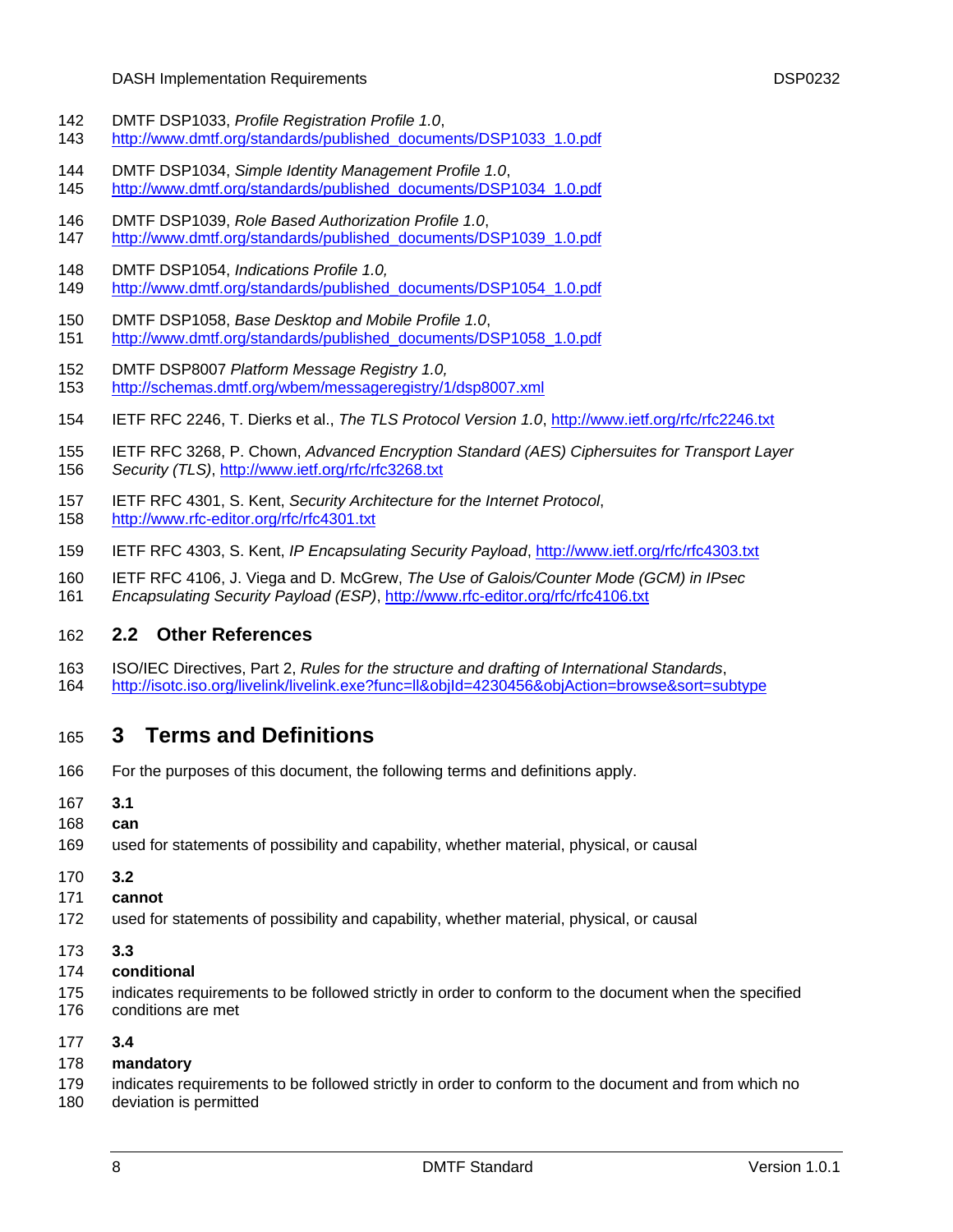<span id="page-8-0"></span>

| 181<br>182<br>183        | 3.5<br>may<br>indicates a course of action permissible within the limits of the document                                                                                                                                           |
|--------------------------|------------------------------------------------------------------------------------------------------------------------------------------------------------------------------------------------------------------------------------|
| 184<br>185<br>186        | 3.6<br>need not<br>indicates a course of action permissible within the limits of the document                                                                                                                                      |
| 187<br>188<br>189        | 3.7<br>optional<br>indicates a course of action permissible within the limits of the document                                                                                                                                      |
| 190<br>191<br>192<br>193 | 3.8<br>shall<br>indicates requirements to be followed strictly in order to conform to the document and from which no<br>deviation is permitted                                                                                     |
| 194<br>195<br>196<br>197 | 3.9<br>shall not<br>indicates requirements to be followed in order to conform to the document and from which no deviation is<br>permitted                                                                                          |
| 198<br>199<br>200<br>201 | 3.10<br>should<br>indicates that among several possibilities, one is recommended as particularly suitable, without<br>mentioning or excluding others, or that a certain course of action is preferred but not necessarily required |
|                          |                                                                                                                                                                                                                                    |

202 **3.11**

- 203 **should not**
- 204 indicates that a certain possibility or course of action is deprecated but not prohibited

### 205 **4 Symbols and Abbreviated Terms**

- 206 The following symbols and abbreviations are used in this document.
- 207 **4.1**
- 208 **ASF**
- 209 Alert Standard Format
- 210 **4.2**
- 211 **IANA**
- 212 Internet Assigned Numbers Authority
- 213 **4.3**
- 214 **IP**
- 215 Internet Protocol
- 216 **4.4**
- 217 **MAC**
- 218 Media Access Control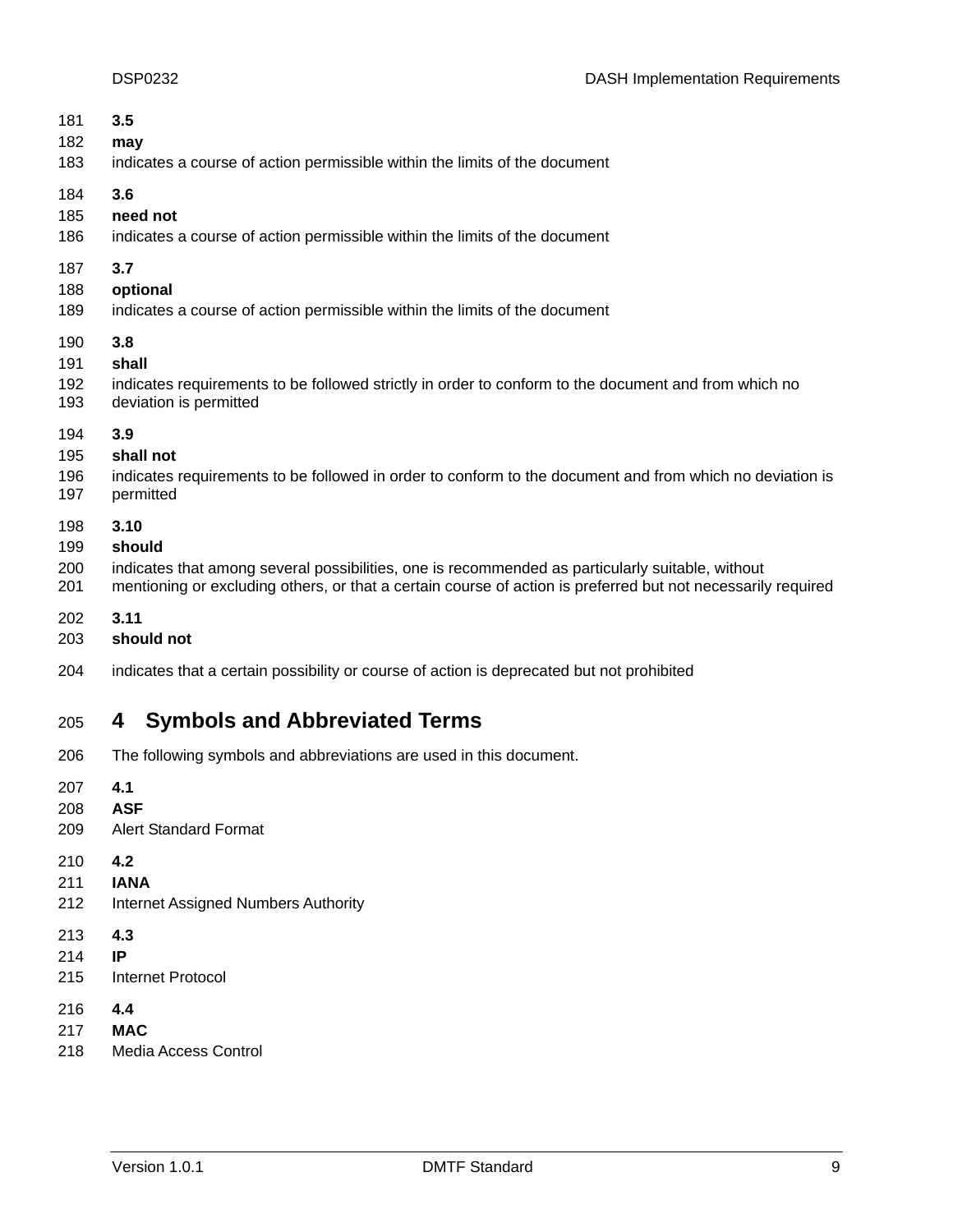<span id="page-9-0"></span>

| 219 | 4.5                                    |
|-----|----------------------------------------|
| 220 | <b>MAP</b>                             |
| 221 | <b>Management Access Point</b>         |
| 222 | 4.6                                    |
| 223 | <b>RMCP</b>                            |
| 224 | Remote Management and Control Protocol |
| 225 | 4.7                                    |
| 226 | <b>TCP</b>                             |
| 227 | <b>Transmission Control Protocol</b>   |
| 228 | 4.8                                    |
| 229 | <b>TLS</b>                             |
| 230 | <b>Transport Layer Security</b>        |
| 231 | 4.9                                    |
| 232 | <b>UDP</b>                             |
| 233 | User Datagram Protocol                 |
| 234 | 4.10                                   |
| 235 | URI                                    |
| 236 | Uniform Resource Identifier            |
| 237 | 4.11                                   |
| 238 | WS                                     |
| 239 | <b>Web Services</b>                    |

### <span id="page-9-1"></span>240 **5 Mandatory Profiles and Specifications**

241 242 The mandatory profiles and specifications shown in [Table 1](#page-9-2) shall be implemented in accordance with this specification.

243

## <span id="page-9-2"></span>**Table 1 – Mandatory Profiles and Specifications**

| <b>Name</b>                                  | <b>Number</b>  | <b>Version</b> | <b>Description</b> |
|----------------------------------------------|----------------|----------------|--------------------|
| <b>Base Desktop and Mobile Profile</b>       | <b>DSP1058</b> | 1.0            |                    |
| <b>WS-Management Specification</b>           | <b>DSP0226</b> | 1.0            |                    |
| WS-Management - CIM Binding<br>Specification | <b>DSP0227</b> | 1.0            |                    |
| <b>WS-CIM Mapping Specification</b>          | <b>DSP0230</b> | 1.0            |                    |
| <b>Role Based Authorization Profile</b>      | <b>DSP1039</b> | 1.0            |                    |
| Simple Identity Management Profile           | <b>DSP1034</b> | 1.0            |                    |
| <b>Profile Registration Profile</b>          | <b>DSP1033</b> | 1.0            |                    |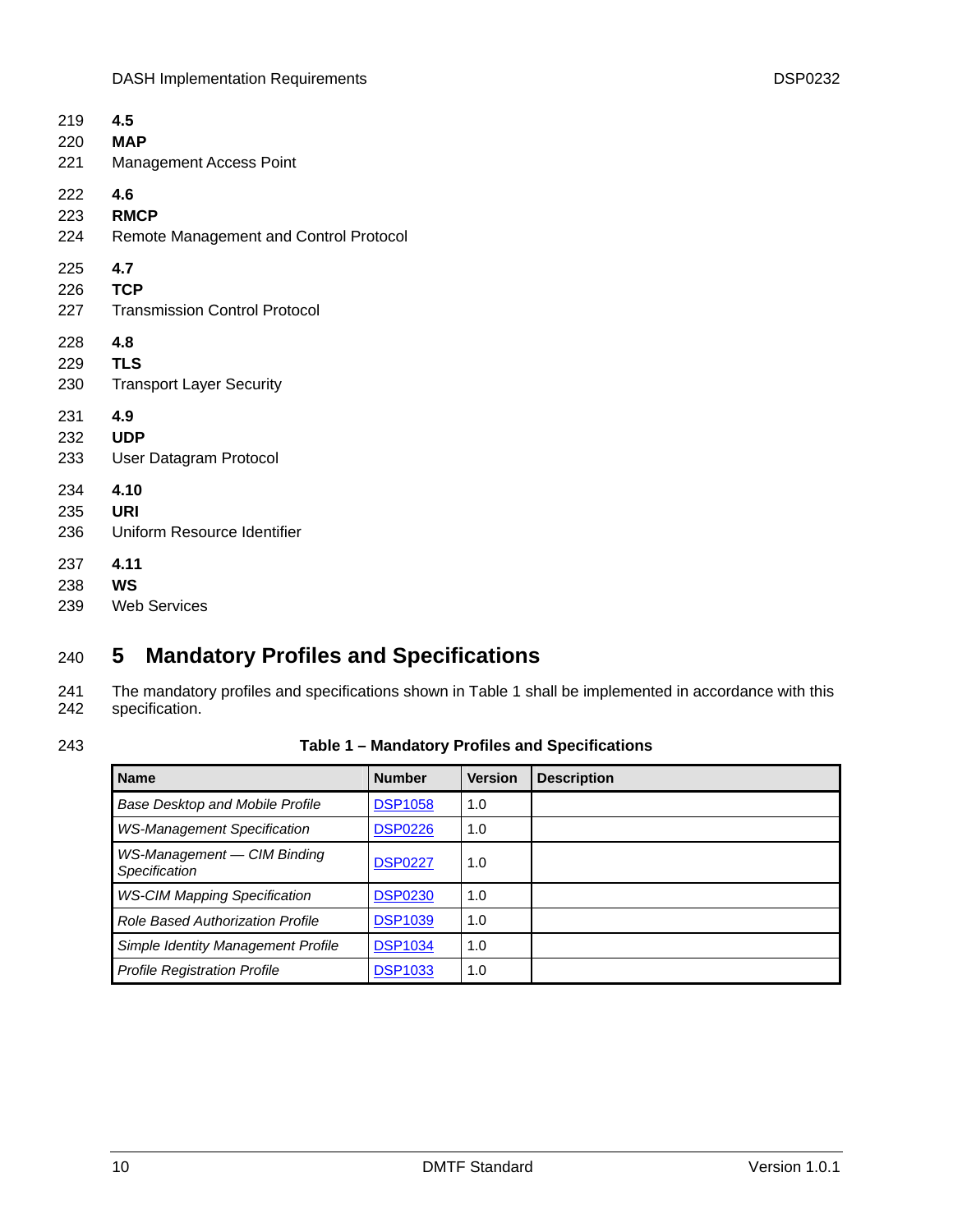## <span id="page-10-1"></span><span id="page-10-0"></span>244 **6 Optional Profiles**

245 246 The optional profiles shown in [Table 2](#page-10-3) may be implemented. When a profile is implemented, the requirements specified in this section shall be met.

247

<span id="page-10-3"></span>

| <b>Name</b>                           | <b>Number</b>  | <b>Version</b> | <b>Description</b>                                                                                                                                                                                                                                                                                                                                                                   |
|---------------------------------------|----------------|----------------|--------------------------------------------------------------------------------------------------------------------------------------------------------------------------------------------------------------------------------------------------------------------------------------------------------------------------------------------------------------------------------------|
| <b>Boot Control Profile</b>           | <b>DSP1012</b> | 1.0            |                                                                                                                                                                                                                                                                                                                                                                                      |
| <b>CPU Profile</b>                    | <b>DSP1022</b> | 1.0            |                                                                                                                                                                                                                                                                                                                                                                                      |
| <b>Fan Profile</b>                    | <b>DSP1013</b> | 1.0            |                                                                                                                                                                                                                                                                                                                                                                                      |
| <b>Indications Profile</b>            | <b>DSP1054</b> | 1.0            | An instance of one of the concrete subclasses of<br>CIM_Indication shall be the payload of a WS-<br>Eventing message. The contents for AlertIndication<br>should be drawn from Platform Message Registry<br><b>DSP8007</b><br>It is recommended that any vendor-specific<br>messages are formulated with a published message<br>registry with the owning entity other than the DMTF. |
| <b>Physical Asset Profile</b>         | <b>DSP1011</b> | 1.0            |                                                                                                                                                                                                                                                                                                                                                                                      |
| <b>Power State Management Profile</b> | <b>DSP1027</b> | 1.0            |                                                                                                                                                                                                                                                                                                                                                                                      |
| <b>Power Supply Profile</b>           | <b>DSP1015</b> | 1.0            |                                                                                                                                                                                                                                                                                                                                                                                      |
| <b>Sensors Profile</b>                | <b>DSP1009</b> | 1.0            |                                                                                                                                                                                                                                                                                                                                                                                      |
| Software Inventory Profile            | <b>DSP1023</b> | 1.0            |                                                                                                                                                                                                                                                                                                                                                                                      |
| <b>System Memory Profile</b>          | <b>DSP1026</b> | 1.0            |                                                                                                                                                                                                                                                                                                                                                                                      |

## <span id="page-10-2"></span>248 **7 Protocol Implementation Requirements**

249 250 A DASH-compliant implementation shall use a CIM-based data model for representing managed resources and services. This section describes the Management Protocol and Transport Protocol

251 requirements for a DASH implementation.

#### 252 **7.1 Management Protocol**

253 It is mandatory for DASH implementations to use the protocol defined in *Web Services for Management Specification* ([DSP0226\)](#page-6-0) as the management protocol for supporting operations. The implementation of the Web Services for Management protocol shall expose CIM schema. 254 255

#### 256 **7.1.1 XML Namespaces**

- 257 The following URI identifies an XML namespace that contains DASH-specific XML definitions
- 258 (1) http://schemas.dmtf.org/wbem/dash/1/dash.xsd

#### 259 **7.1.2 WS-Transfer**

It is mandatory for DASH implementations to support WS-Transfer as described in clause 7 of [DSP0226.](#page-6-0) 260

[Table 3](#page-11-1) defines support for WS-Transfer operations and their respective DASH requirements. 261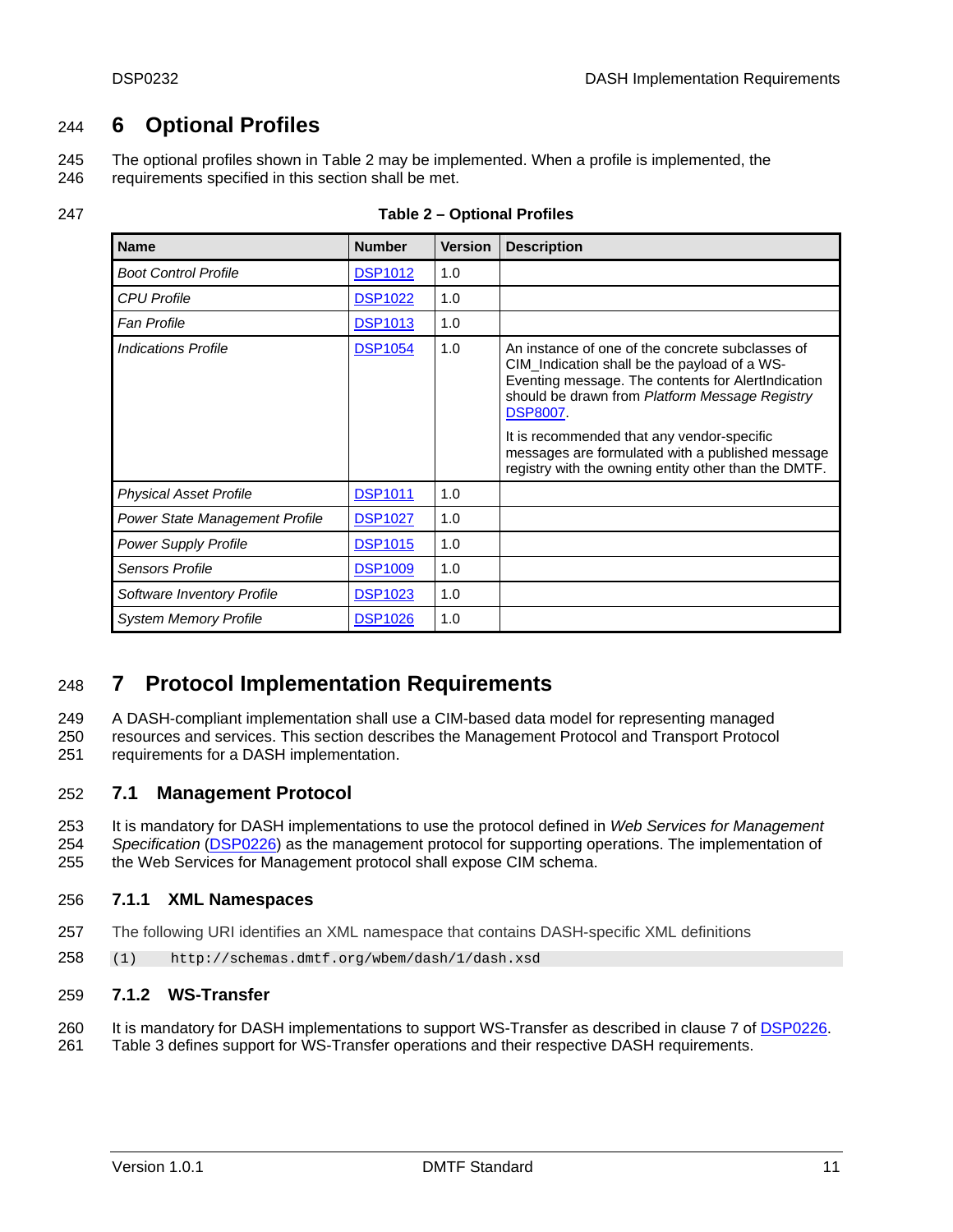<span id="page-11-0"></span>

| v.<br>۰. |
|----------|
|----------|

### <span id="page-11-1"></span>262 **Table 3 – WS-Transfer Operations**

| <b>Operation</b> | <b>Requirement</b> | <b>Notes</b>                                                                                                                                                            |
|------------------|--------------------|-------------------------------------------------------------------------------------------------------------------------------------------------------------------------|
| Get              | Mandatory          | This operation retrieves resource representations.                                                                                                                      |
| Put              | Conditional        | This operation updates resources. If an<br>implemented profile requires ModifyInstance<br>support, the Put operation shall be supported to<br>fulfill that requirement. |
| Create           | Conditional        | This operation creates resource instances. If an<br>implemented profile requires CreateInstance<br>support, the Create operation shall be supported.                    |
| Delete           | Conditional        | This operation deletes resources. If an<br>implemented profile requires DeleteInstance<br>support, the Delete operation shall be supported.                             |

### 263 **7.1.3 WS-Enumeration**

264 It is mandatory for DASH implementations to support WS-Enumeration as described in clause 8 of

[DSP0226.](#page-6-0) Table 4 defines support for WS-Enumeration operations and their respective DASH requireme[nts.](#page-11-2) 265 266

### 267 **Table 4 – WS-Enumeration Operations**

<span id="page-11-2"></span>

| <b>Operation</b> | <b>Requirement</b> | <b>Messages</b>                                                                          |  |
|------------------|--------------------|------------------------------------------------------------------------------------------|--|
| Enumerate        | Mandatory          | This operation is used to initiate an enumeration<br>and receive an enumeration context. |  |
| Pull             | Mandatory          | This operation is used to pull a sequence of<br>elements of a resource.                  |  |
| Renew            | Optional           | See Rule R8.1-4 in DSP0226. Implementation of<br>this operation is not recommended.      |  |
| <b>GetStatus</b> | Optional           | See Rule R8.1-4 in DSP0226. Implementation of<br>this operation is not recommended.      |  |
| Release          | Mandatory          | This operation is used to release an enumeration<br>context.                             |  |
| EnumerationEnd   | Optional           | See Rule R8.1-4 in DSP0226. Implementation of<br>this operation is not recommended.      |  |

It is recommended that the wsman:OptimizeEnumeration option be implemented as a child element of the 268

wsen:Enumerate element. Refer to clause 8.2.3 of [DSP0226](#page-6-0) for details. The service must accept the 269

270 element, but it does not have to honor it as described in Rule R8.2.3-1 of [DSP0226.](#page-6-0)

#### 271 **7.1.3.1 WS-Enumeration Filter Dialects**

272 It is recommended for DASH implementations to support Selector Filter Dialect for filtered enumeration

and subscription as described in Annex E of [DSP0226](#page-6-0). This recommendation does not contravene 274 Rule R8.2.1-5 of [DSP0226](#page-6-0). 273

275 It is optional for DASH implementations to support *Association Queries* with the dialect filter URI as

276 specified in [DSP0227.](#page-6-0)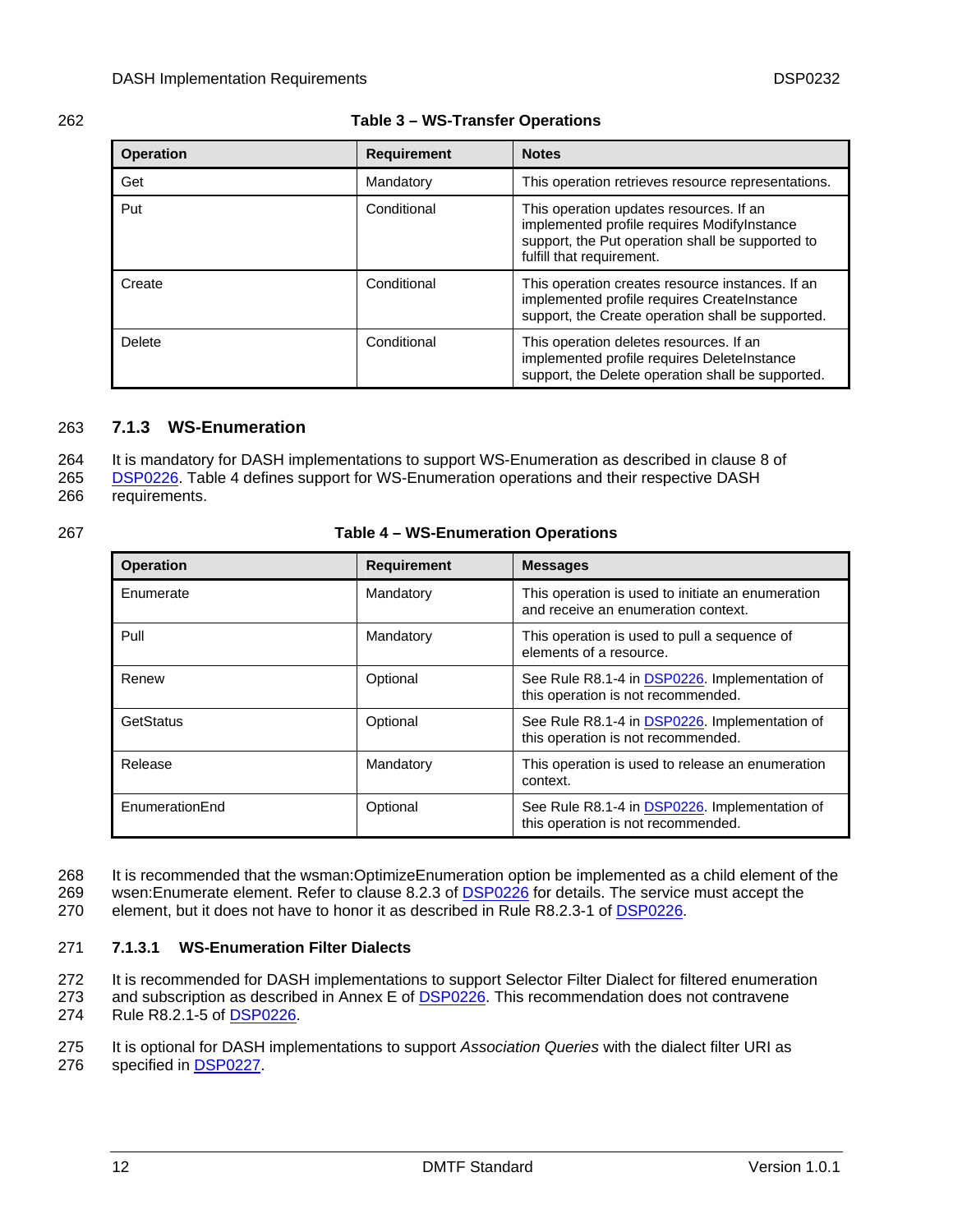- <span id="page-12-0"></span>It is optional for DASH implementations to support the CQL filter dialect for enumeration as described in 277
- 278 Clause 8.1 of [DSP0227](#page-6-0). This clause does not contravene Rule R8.2.1-5 of [DSP0226](#page-6-0).

#### 279 **7.1.4 WS-Eventing**

- 280 Support for WS-Eventing is conditional. A service advertising conformance to the *Indications Profile*
- [\(DSP1054](#page-7-0)) shall support WS-Eventing as described in clause 10 of [DSP0226](#page-6-0) and further constrained by 281
- the definition described in this section 7.1.4. [Table 5](#page-12-1) defines support for WS-Eventing operations and 282
- their respective DASH requirements. 283

### 284 **Table 5 – WS-Eventing Operations**

<span id="page-12-1"></span>

| <b>Operation</b> | <b>Requirement</b> | <b>Notes</b>                                                                         |
|------------------|--------------------|--------------------------------------------------------------------------------------|
| Subscribe        | Mandatory          |                                                                                      |
| Renew            | Mandatory          |                                                                                      |
| Unsubscribe      | Mandatory          |                                                                                      |
| SubscriptionEnd  | Optional           |                                                                                      |
| GetStatus        | Optional           | See Rule R10.3-1 in DSP0226. Implementation of<br>this operation is not recommended. |

### 285 **7.1.4.1 WS-Eventing Messaging Security**

- 286 For WS-Eventing the messaging security defined in [Table 6](#page-12-2) should be followed.
- 287

### <span id="page-12-3"></span><span id="page-12-2"></span>**Table 6 – WS-Eventing Message Security Recommendations**

| <b>Plane</b> | <b>WS-Eventing Message</b> | <b>Recommended Security</b><br><b>Class</b>                                                                             | <b>Security Principal Requiring</b><br><b>Authentication</b> |
|--------------|----------------------------|-------------------------------------------------------------------------------------------------------------------------|--------------------------------------------------------------|
| Control      | wse:Subscribe              | Class B as defined in section<br>8.1, because it can carry<br>sensitive information                                     | Subscriber                                                   |
|              | wse:Renew                  | Class B, because it can carry<br>sensitive information                                                                  | Subscriber                                                   |
|              | wse:SubscriptionEnd        | Class B, because it can carry<br>sensitive information                                                                  | Subscriber                                                   |
|              | wse:Unsubscribe            | Class B, because it can carry<br>sensitive information                                                                  | Subscriber                                                   |
| Delivery     | wse:Delivery (Push)        | Class A or B as defined in<br>section 8.1 (B for sensitive<br>information or for more<br>compute-intensive information) | MAP, but not necessarily with its<br>own credentials         |
|              | wse:Delivery (PushWithAck) | Class A or B (B for sensitive<br>information)                                                                           | MAP, but not necessarily with its<br>own credentials         |
|              | wse:Delivery (Batched)     | Class A or B (B for sensitive<br>information)                                                                           | MAP, but not necessarily with its<br>own credentials         |
|              | wsen: Pull (Pull delivery) | Class A or B (B for sensitive<br>information)                                                                           | Subscriber                                                   |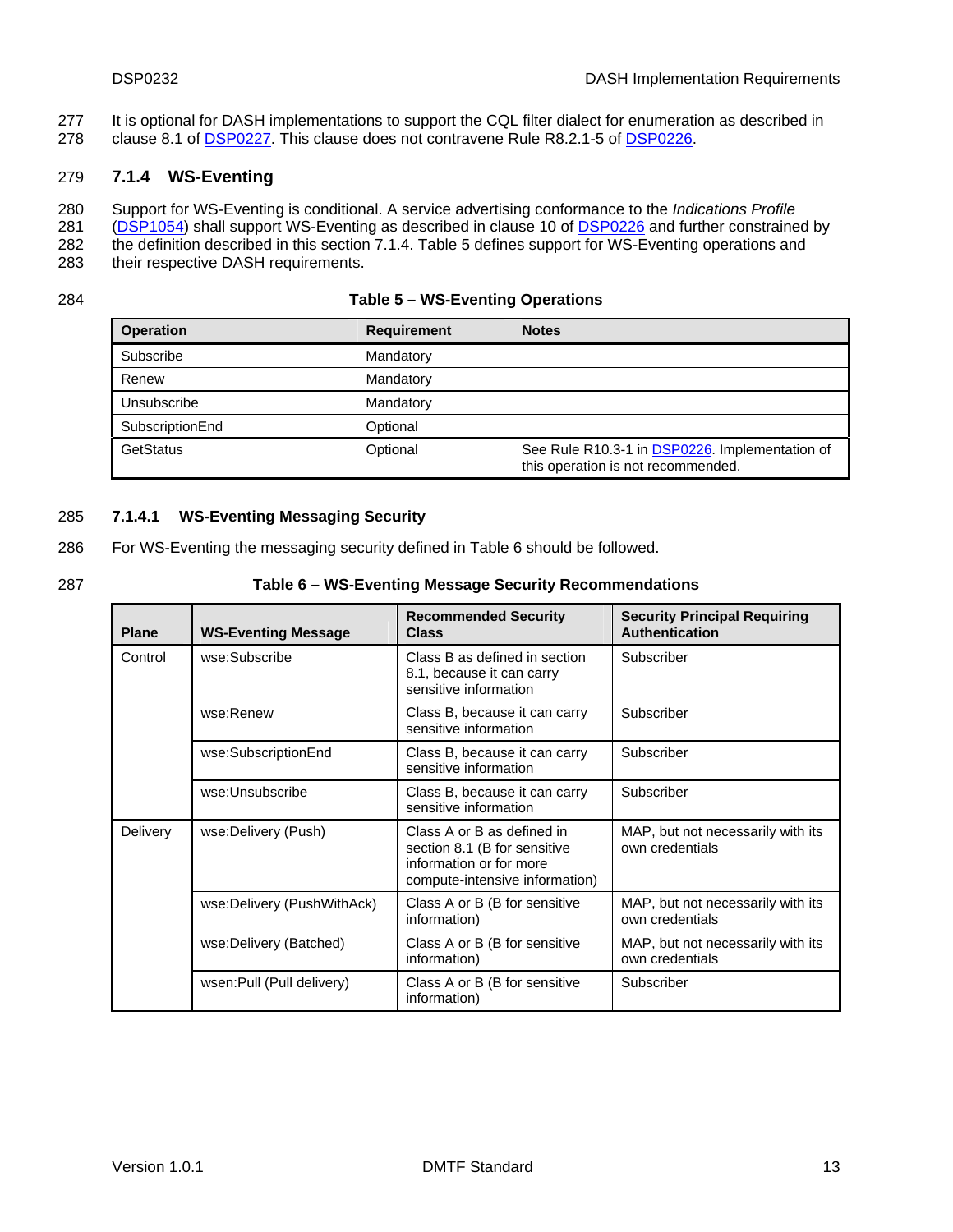### <span id="page-13-0"></span>288 **7.1.4.2 WS-Eventing Delivery Mode**

- 289 DASH implementations shall support WS-Eventing Push Mode as described in clause 10.2.9.2 of
- [DSP0226.](#page-6-0) DASH implementations should support WS-Eventing PushWithAck Mode as described in 291 clause 10.2.9.3 of [DSP0226](#page-6-0). 290

#### 292 **7.1.4.3 Subscription Related Property Definition Guidance**

- 293 294 The PersistenceType property in a CIM\_ListenerDestination instance created internally in response to wse:Subscribe should be set to 3 (Transient).
- 295 The value for the FailureTriggerTimeInterval property on the CIM\_IndicationSubscription or
- 296 297 CIM\_FilterCollectionSubscription instance created internally in response to wse:Subscribe should be to 30 seconds.

#### 298 **7.2 Transport Protocol**

DASH implementations shall use HTTP 1.1 as the SOAP transport for [DSP0226](#page-6-0). For detailed information about the transport protocol required by DASH, refer to section 5.2 of the *Desktop and Mobile Systems*  301 Management White Paper ([DSP2014](#page-21-0)). 299 300

### <span id="page-13-1"></span>302 **8 Security Implementation Requirements**

303 304 This section describes transport requirements, roles and authorization, user account management, and authentication.

#### <span id="page-13-2"></span>305 **8.1 Transport Requirements**

- 306 DASH defines two security classes for HTTP 1.1 transport:
- 307 308 309 310 1) **Class A**: The security class A requires HTTP digest authentication for the user authentication. For this class, no encryption capabilities are required beyond the encryption of the password during the digest authentication exchange. If class A is implemented, MD5 digest algorithm shall be supported. The SHA-1 digest algorithm may be supported.
- 311 String = "HTTP\_DIGEST"
	- URI = http://schemas.dmtf.org/wbem/wsman/1/wsman/secprofile/http/digest
- 313 314 315 2) **Class B**: This class defines three security profiles that are based on either TLS or IPsec with specifically selected modes and cryptographic algorithms. For class B compliance, the support for at least one of the following security profiles is mandatory:
- 316  $String = "HTTP_TLS_1"$
- 317

323

312

- 
- URI = http://schemas.dmtf.org/wbem/wsman/1/wsman/secprofile/https/digest
- 318 String = "HTTP\_TLS\_2"
- 319
- 320 • String = "HTTP\_IPSEC"
- 321 322 For this profile IPsec provides both machine-level authentication and encryption services and HTTP digest provides user-level authentication.
	- URI = http://schemas.dmtf.org/wbem/wsman/1/wsman/secprofile/http/digest/ipsec

– URI = http://schemas.dmtf.org/wbem/wsman/1/wsman/secprofile/https/basic

324 325 A DASH implementation shall support at least one of the preceding security classes. It is recommended that a DASH implementation be Class B compliant for privacy/confidentiality and additional security.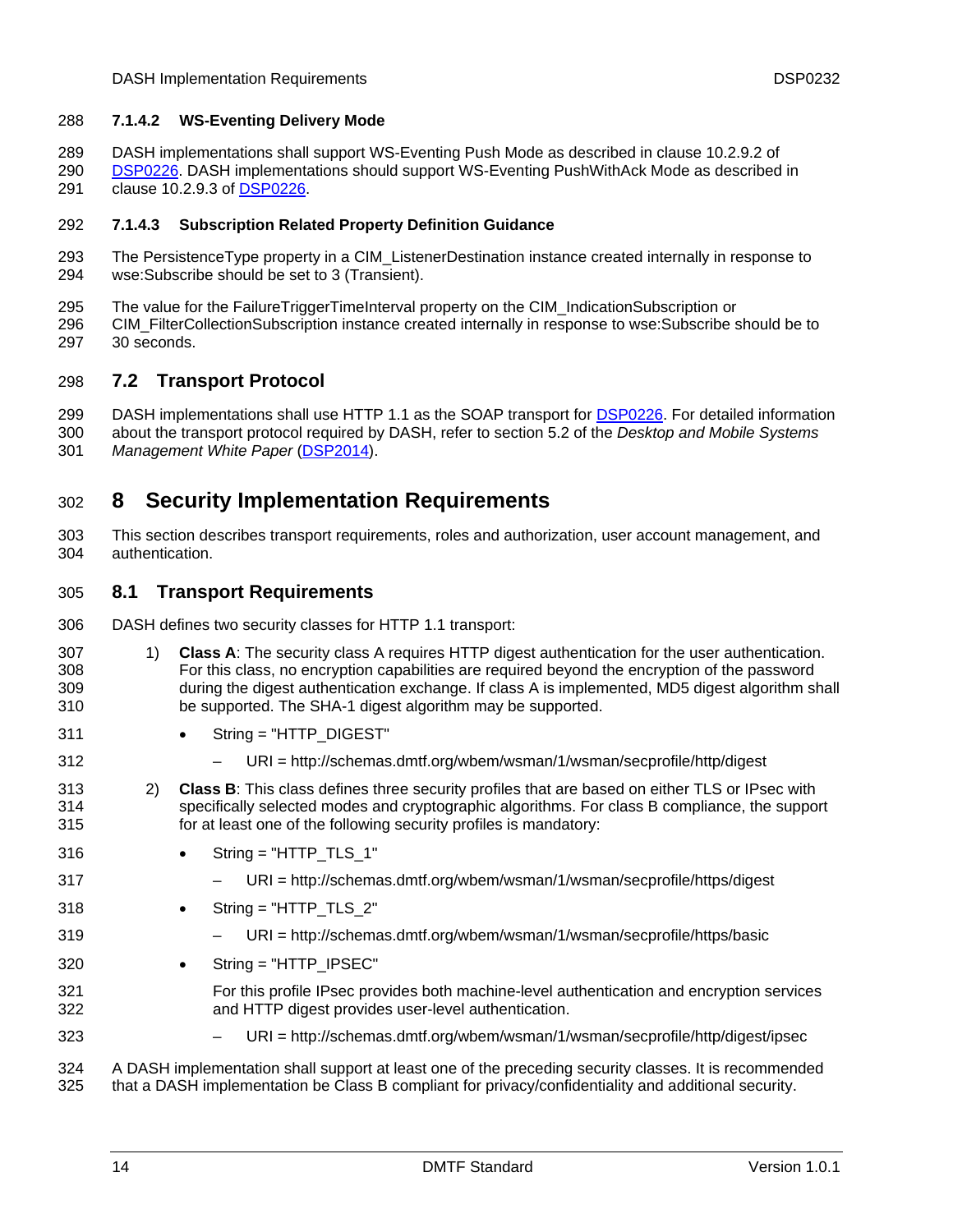<span id="page-14-0"></span>326 Refer to [7.1.4.1](#page-12-3) for WS-Eventing security requirements.

### 327 **8.1.1 Cryptographic Algorithms and Cipher Suites**

- 328 329 [Table 7](#page-14-1) lists the required cryptographic algorithms or cipher suites for the security profiles mentioned in this section.
- 330

### <span id="page-14-1"></span>**Table 7- Required Cryptographic Algorithms or Cipher Suites**

| <b>Security Profile</b> | <b>Required Algorithm(s) or Cipher suite</b>                                                               | <b>Notes</b>                          |
|-------------------------|------------------------------------------------------------------------------------------------------------|---------------------------------------|
| "HTTP DIGEST"           | MD <sub>5</sub>                                                                                            | SHA- is optional.                     |
| "HTTP TLS 1"            | TLS RSA WITH AES 128 CBC SHA                                                                               | TLS version 1.0                       |
|                         |                                                                                                            | Refer to RFC 3268 and<br>2246.        |
| "HTTP TLS 2"            | TLS RSA WITH AES 128 CBC SHA                                                                               | TLS version 1.0                       |
|                         |                                                                                                            | Refer to RFC 3268 and<br>2246.        |
| "HTTP IPSEC"            | AES-GCM (key size: 128 bits, ICV or Digest len: 16 B) or<br>AES-CBC (Key size: 128 bits) with HMAC-SHA1-96 | Refer to RFC 4301, 4303,<br>and 4106. |

### 331 **8.2 Roles and Authorization**

- 332 333 [Table 8](#page-14-2) outlines the Operational Roles supported by DASH implementations and the respective DASH requirements.
- 334

### <span id="page-14-2"></span>**Table 8 – Operational Roles Supported by DASH**

| <b>Operational Role</b> | Requirement | <b>Notes</b> |
|-------------------------|-------------|--------------|
| Read-only User          | Optional    |              |
| Operator                | Optional    |              |
| Administrator           | Mandatory   |              |

335 336 A DASH-compliant service shall support the administrator role. An implementation may support the operator and/or read-only user roles.

#### 337 **8.3 User Account Management**

338 339 The authentication and authorization mechanisms defined are tied with user account management. DASH implementations shall support a role-based authorization model.

340 341 Each user shall have the ability to modify its own account credentials. An account in the administrator role shall be able to perform account management for all users. Table 9 outlines the operations supported for

- 342 user account management and the respective DASH requir[ements.](#page-14-3)
- 343

### <span id="page-14-3"></span>**Table 9 – User Account Operations**

| <b>Operation</b>  | Requirement | <b>Notes</b>                           |
|-------------------|-------------|----------------------------------------|
| Create an account | Optional    | Recommended for the administrator role |
| Delete an account | Optional    | Recommended for the administrator role |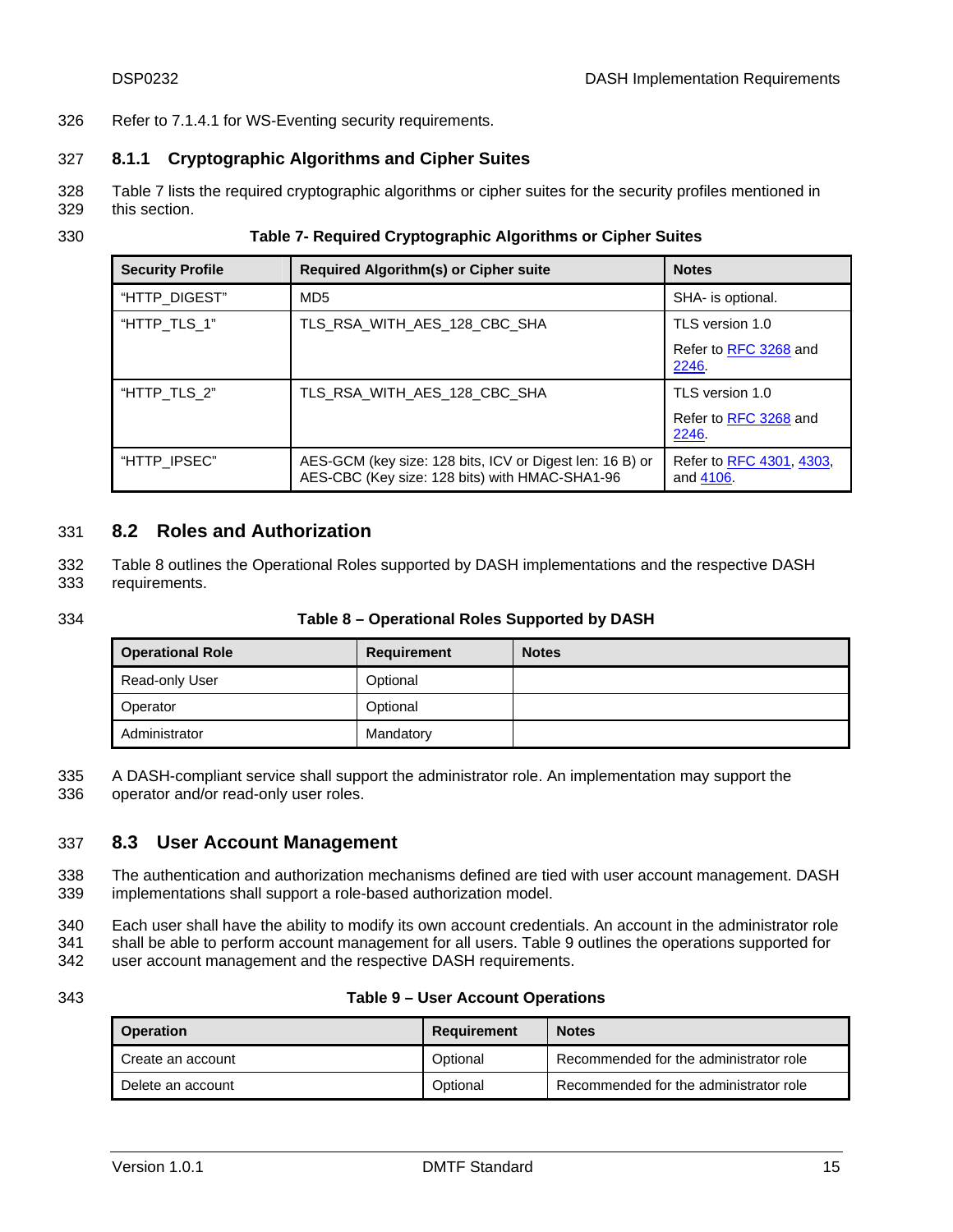<span id="page-15-0"></span>

| <b>Operation</b>                              | <b>Requirement</b> | <b>Notes</b>                           |
|-----------------------------------------------|--------------------|----------------------------------------|
| Enable an account                             | Optional           |                                        |
| Disable an account                            | Optional           |                                        |
| Modify the privileges of an account           | Optional           |                                        |
| Modify the password of an account             | Mandatory          | Required for the administrator account |
| Change the role of an account                 | Optional           |                                        |
| Create a group of accounts                    | Optional           |                                        |
| Delete a group of accounts                    | Optional           |                                        |
| Add an account to a group                     | Optional           |                                        |
| Remove an account from a group                | Optional           |                                        |
| Change the role of a group                    | Optional           |                                        |
| Modify the privileges of a group              | Optional           |                                        |
| Change the associations of roles and accounts | Optional           | Recommended for the administrator role |

344 The modifications of privileges include the changing of bindings between accounts or groups and roles.

### 345 **8.4 Authentication Mechanisms**

- 346 DASH implementations shall support one or two levels of authentication.
- 347 348 [Table 10](#page-15-2) outlines requirements for the three types of authentication mechanisms supported by DASH 1.0 implementations.
- 349

### <span id="page-15-2"></span>**Table 10 – Authentication Mechanisms**

| <b>Authentication Mechanisms</b> | Requirement | <b>Notes</b> |
|----------------------------------|-------------|--------------|
| Machine-Level                    | Optional    |              |
| User-Level                       | Mandatory   |              |
| Third-Party                      | Optional    |              |

## <span id="page-15-1"></span>350 **9 Discovery Requirements**

- 351 352 Multiple discovery stages are required to accumulate the necessary information from the managed system. This section defines the implementation requirements of the stages involved in discovering
- 353 managed systems and their management capabilities.

### 354 **9.1 Network Endpoint Discovery Stage**

- Section 8.2 of the *Desktop and Mobile Systems Management White Paper* [\(DSP2014](#page-21-0)) describes 355
- endpoint discovery methods. A DASH 1.0 compliant implementation need not support any of the described methods. 356 357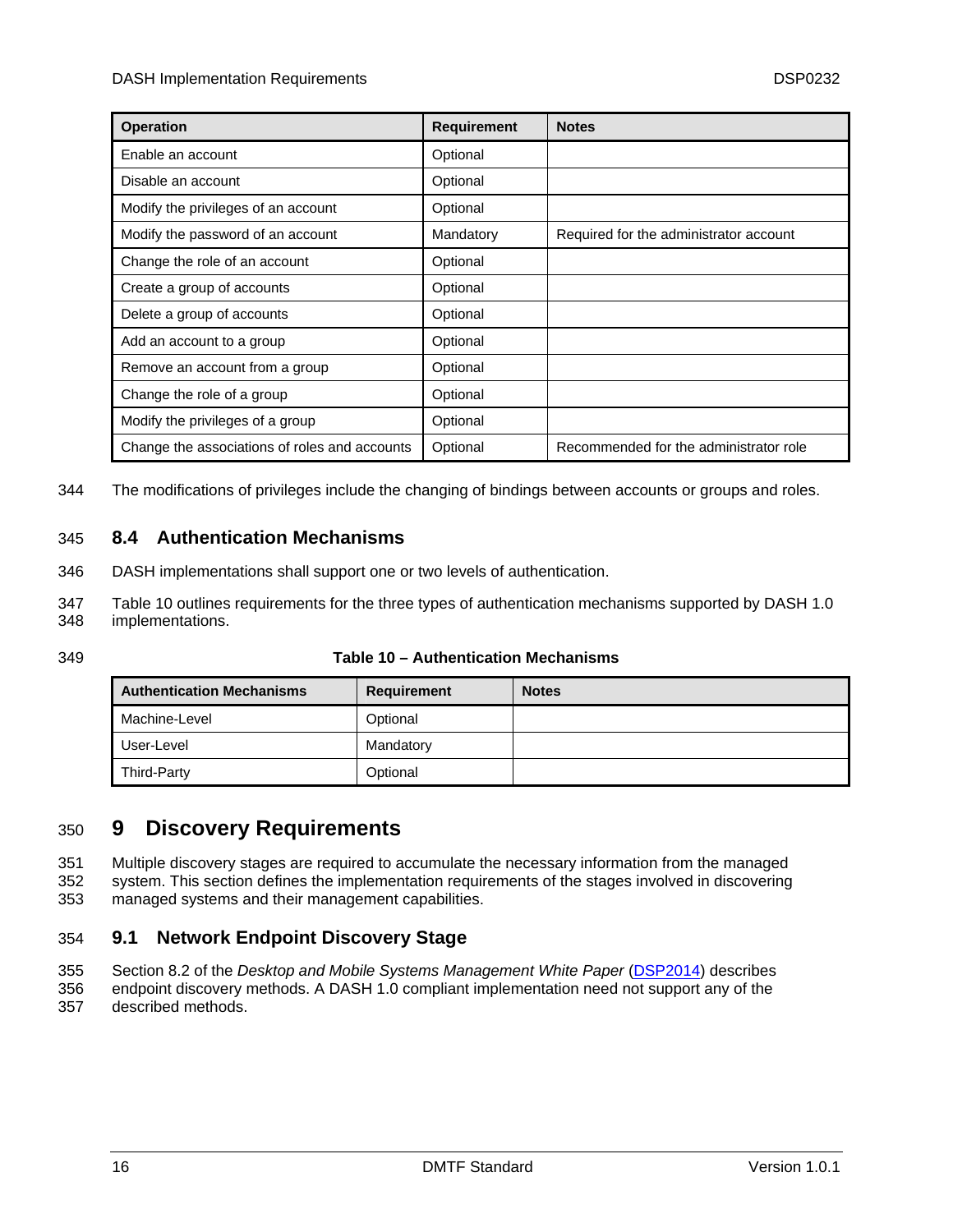### <span id="page-16-0"></span>358 **9.2 Management Access Point Discovery Stage**

- 359 A DASH-compliant MAP should support the following phase process for MAP discovery:
- 360 • **Phase 1**: RMCP Presence Ping/Pong.
- 361 A DASH-compliant MAP shall support the following phase process for MAP discovery:
- 362 • **Phase 2**: WS-Management Identify method.

#### 363 **9.2.1 RMCP Presence Ping/Pong**

364 Presence Ping is an RMCP command that is defined in the *Alert Standard Format Specification*, [\(DSP0136](#page-6-0)). The command involves a request-response message exchange initiated by a management client (Ping) and completed by a management service (Pong). 365 366

- The format of the RMCP Presence Pong (40h) data section shall conform to section 3.2.4.3 of [DSP0136](#page-6-0) with the following definition: 367 368
- 369 *Supported Interactions* field (Data Byte 10 of Presence Pong), bit 5 set to 1b if DASH is supported

370 A DASH-compliant MAP should support this command on the ASF-RMCP well-known UDP port (623).

371 Support of Presence Ping/Pong on the ASF-Secure-RMCP well-known UDP port (664) is not

372 recommended for a DASH service.

#### 373 **9.2.2 WS-Management Identify Method**

374 375 Refer to clause 11 of [RFC 2246](#page-7-0) for a definition of the Identify method. A DASH-compliant management service shall support the Identify method on each DASH access port that it supports*.*

In addition to the child element defined in [RFC 2246](#page-7-0), the following extension elements are defined by DASH as children of the *IdentifyResponse* element: 376 377

| 378 | 4.1 $\leq$ $\leq$ $\geq$ $\leq$                                             |  |
|-----|-----------------------------------------------------------------------------|--|
| 379 | <wsmid:identifyresponse></wsmid:identifyresponse>                           |  |
| 380 | <wsmid:protocolversion> xs:anyURI </wsmid:protocolversion>                  |  |
| 381 | <wsmid:productvendor> xs:string </wsmid:productvendor>                      |  |
| 382 | <wsmid:productversion> xs:string </wsmid:productversion>                    |  |
| 383 | <dash:dashversion> xs:string </dash:dashversion>                            |  |
| 384 | <wsmid:securityprofiles></wsmid:securityprofiles>                           |  |
| 385 | <wsmid:securityprofilename> xs:string or URI </wsmid:securityprofilename> + |  |
| 386 |                                                                             |  |
| 387 |                                                                             |  |
| 388 | $\langle$ s:Body>                                                           |  |

- 389 [Table 11](#page-16-1) defines the IdentifyResponse payload requirements for DASH 1.0.
- 390

### <span id="page-16-1"></span>**Table 11 – WS-Management IdentifyResponse Payload Elements**

| <b>Element</b>                               | <b>Requirement</b> | <b>Notes</b>                                       |
|----------------------------------------------|--------------------|----------------------------------------------------|
| wsmid:IdentifyResponse                       | Mandatory          | The body of the response                           |
| wsmid:IdentifyResponse/wsmid:ProtocolVersion | Mandatory          | URI identifying DSP0226 1.0                        |
|                                              |                    | http://schemas.dmtf.org/wbem/wsman/1/<br>wsman.xsd |
| wsmid:IdentifyResponse/wsmid:ProductVendor   | Optional           |                                                    |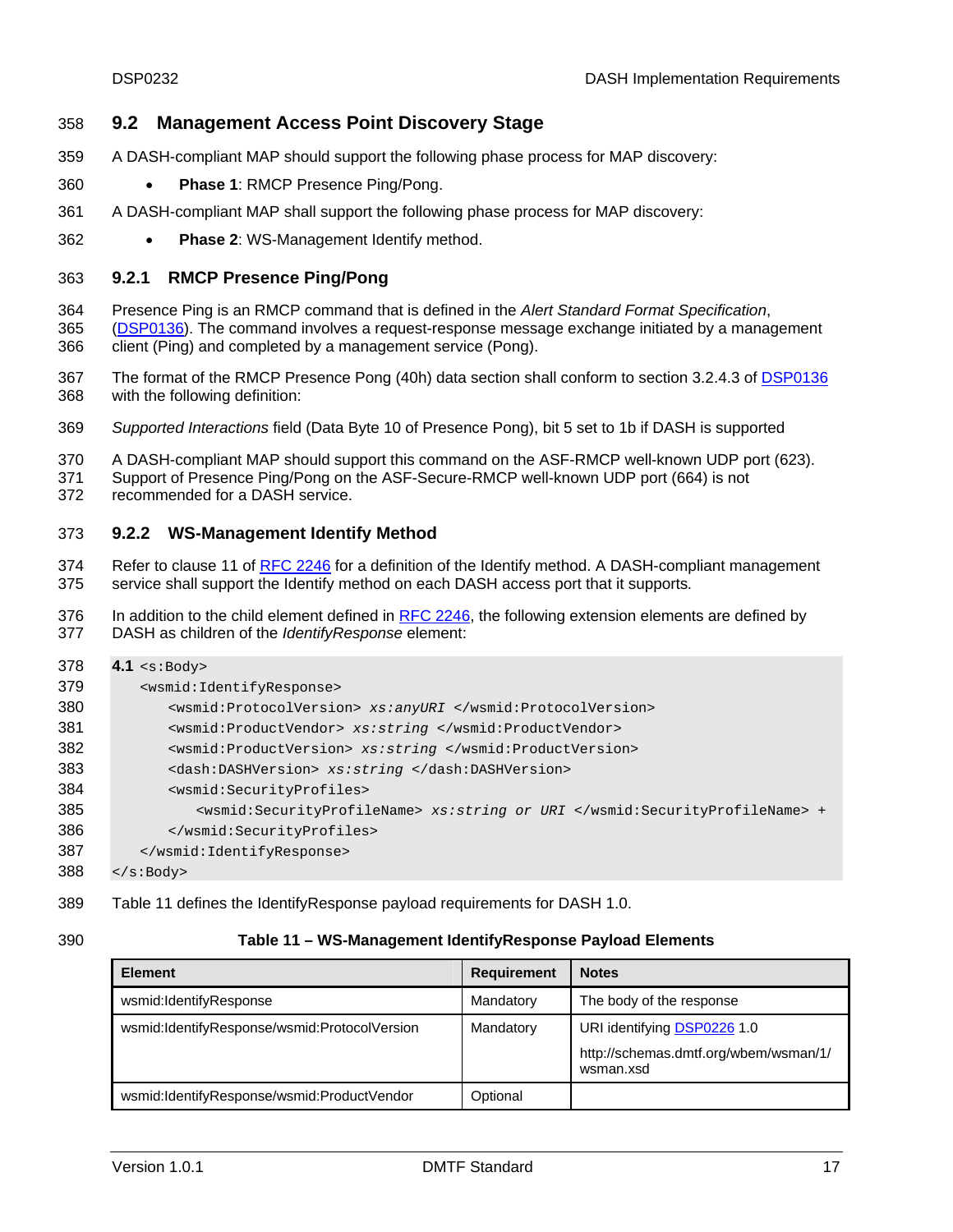<span id="page-17-0"></span>

| <b>Element</b>                                                              | <b>Requirement</b> | <b>Notes</b>                                                                            |
|-----------------------------------------------------------------------------|--------------------|-----------------------------------------------------------------------------------------|
| wsmid:IdentifyResponse/wsmid:ProductVersion                                 | Optional           |                                                                                         |
| wsmid:IdentifyResponse/dash:DASHVersion                                     | Mandatory          | Identifies the DASH version supported,<br>which shall be formatted as " <i>n.n.n</i> ". |
|                                                                             |                    | Example: "1.0.0"                                                                        |
| wsmid:IdentifyResponse/wsmid:SecurityProfiles/<br>wsmid:SecurityProfileName | Mandatory          | URI identifying the security profile<br>supported                                       |
|                                                                             |                    | Class A:                                                                                |
|                                                                             |                    | "HTTP_DIGEST":                                                                          |
|                                                                             |                    | http://schemas.dmtf.org/wbem/wsman/1<br>/wsman/secprofile/http/digest                   |
|                                                                             |                    | Class B:                                                                                |
|                                                                             |                    | "HTTP_TLS_1":                                                                           |
|                                                                             |                    | http://schemas.dmtf.org/wbem/wsman/1<br>/wsman/secprofile/https/digest"                 |
|                                                                             |                    | "HTTP_TLS_2":                                                                           |
|                                                                             |                    | http://schemas.dmtf.org/wbem/wsman/<br>1/wsman/secprofile/https/basic"                  |
|                                                                             |                    | "HTTP_IPSEC":                                                                           |
|                                                                             |                    | http://schemas.dmtf.org/wbem/wsman/1<br>/wsman/secprofile/http/digest                   |

### 391 **9.2.3 wsmid:Identify Security Implementation Requirements**

- 392 Implementations may support wsmid:Identify without authentication as described in Rule R11.4 of 393 [DSP0226.](#page-6-0)
- 394 395 If an implementation supports wsmid:Identify without authentication, it should support it through a URL that contains the suffix "/wsman-anon/identify."

### 396 **9.3 Enumeration of Management Capabilities Stage**

The DMTF *Profile Registration Profile* [\(DSP1033](#page-7-0)) specifies methods for enumerating the management capabilities of a CIM-based management access point in a scalable manner. Scalability here refers to the fact that each registered profile concisely describes support for a set of related management capabilities that is independent of the number of CIM instances supported by the management access point. 397 398 399 400

### <span id="page-17-1"></span>401 **10 In-Band and Out-of-Band Traffic Requirements**

402 A DASH compliant service shall support, at minimum, a shared IPv4 and MAC address as defined below:

403 404 405 406 • A physical system's out-of-band Management Access Point and the In-Band host shall share the MAC address and IPv4 address of the network interface. Manageability traffic shall be routed to the MAP through the well known system ports to be defined by IANA. Implementations may support the use and configuration of other ports.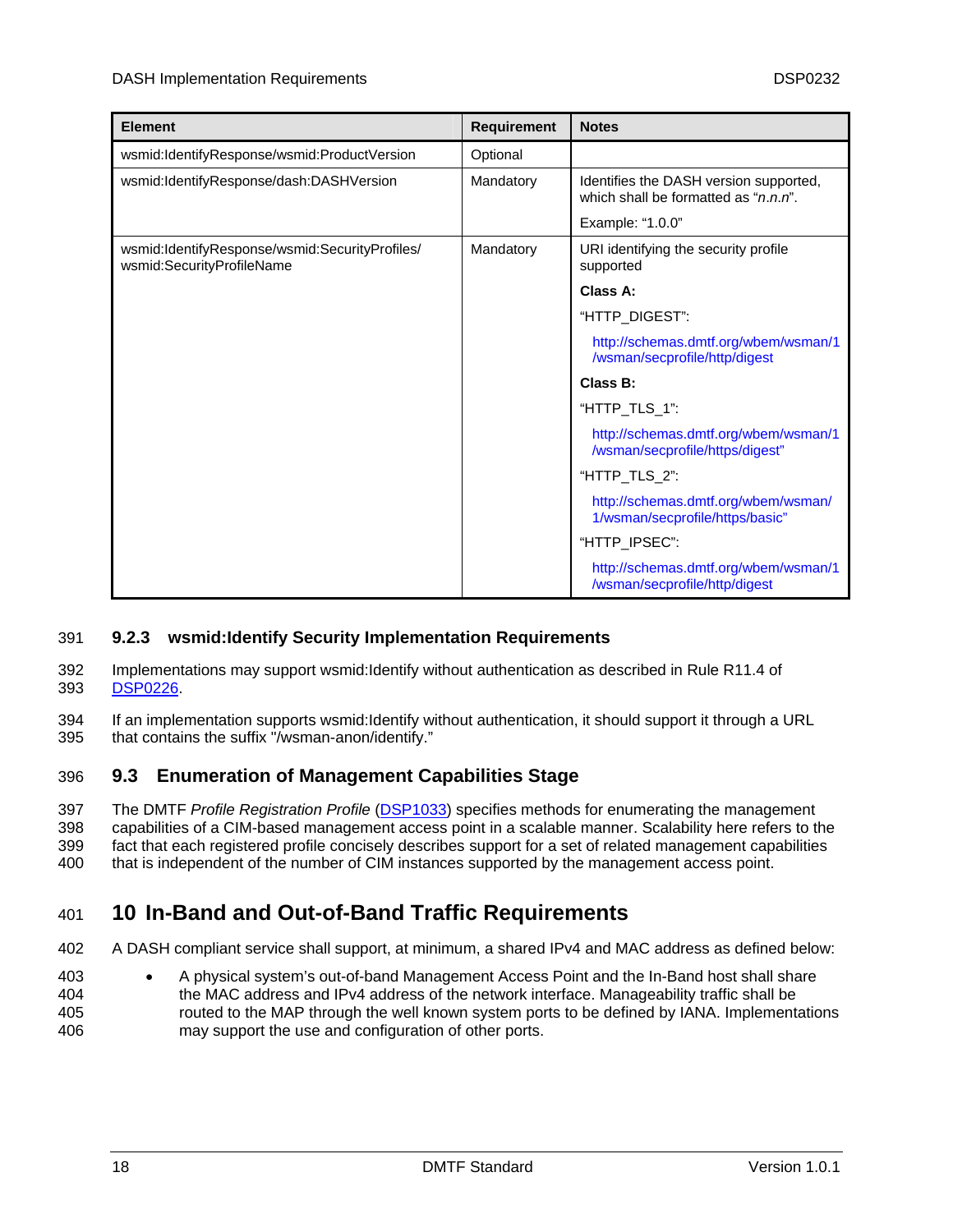- 407 408 Developers may use any port necessary during product development. Implementations shall support the IANA-defined system ports for product deployment.
- 409 • Sideband DMTF Web Services Protocol Ports
- 410 – OOB-WS-HTTP
- 411 **TCP 623**
- 412 – OOB-WS-HTTPS (If class B is implemented)
- 413 **TCP 664**
- 414 415 • In-band Web Services Protocol Ports may be supported on the following transport ports and shall be transport specific:
- 416 – HTTP
- 417 – HTTPS (If class B is implemented)
- 418 NOTE: In-band and out of band MAPs shall listen on different ports.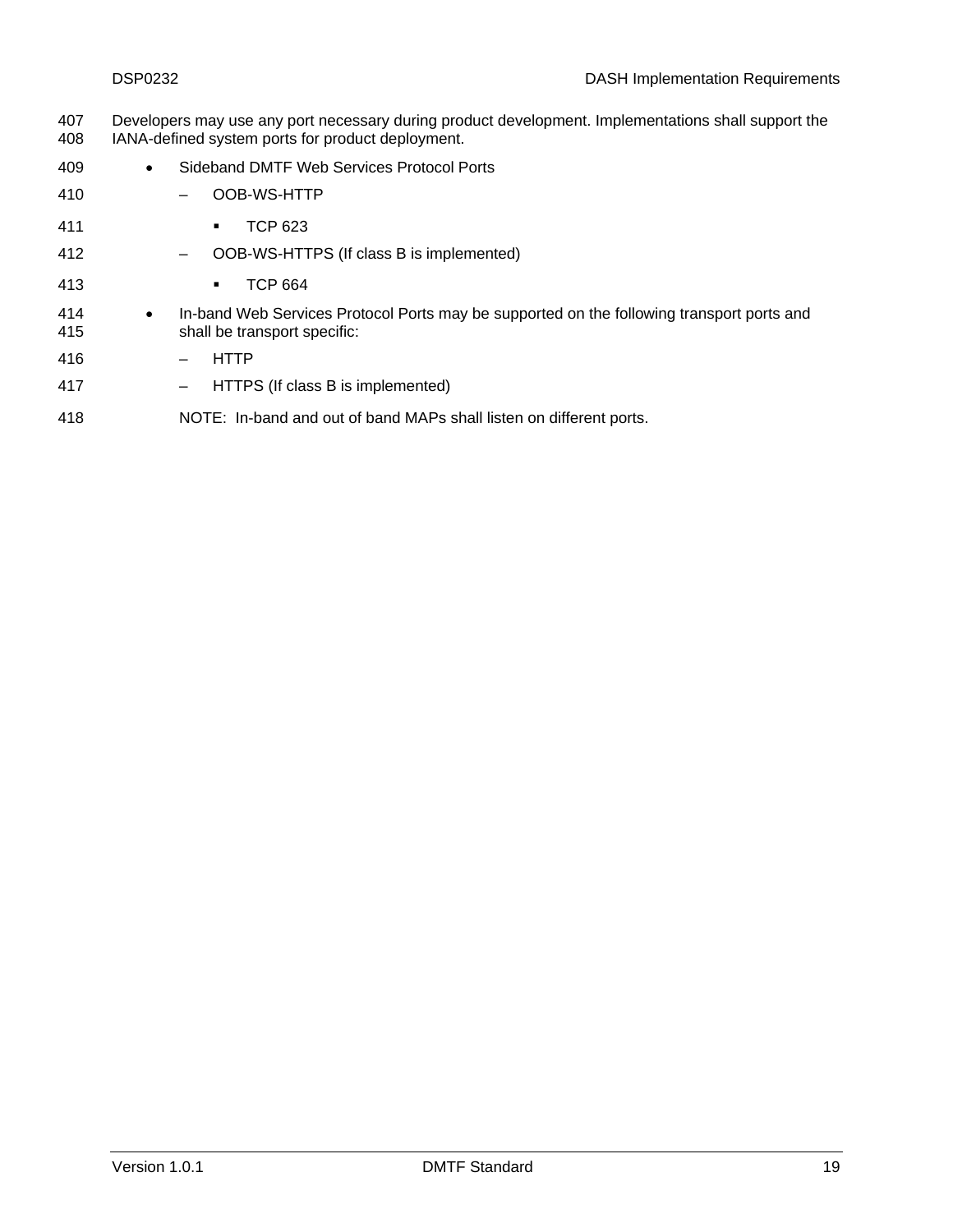### <span id="page-19-0"></span>**ANNEX A**  (informative) 419 420

421

422

423

# **Change Log**

| <b>Version</b> | <b>Date</b> | Author       | <b>Description</b>           |
|----------------|-------------|--------------|------------------------------|
| 1.0.0          | 3/5/2009    | J. Kozlowski | <b>DMTF Standard Release</b> |
| 1.0.1          | 8/14/2009   |              | <b>DMTF Standard Release</b> |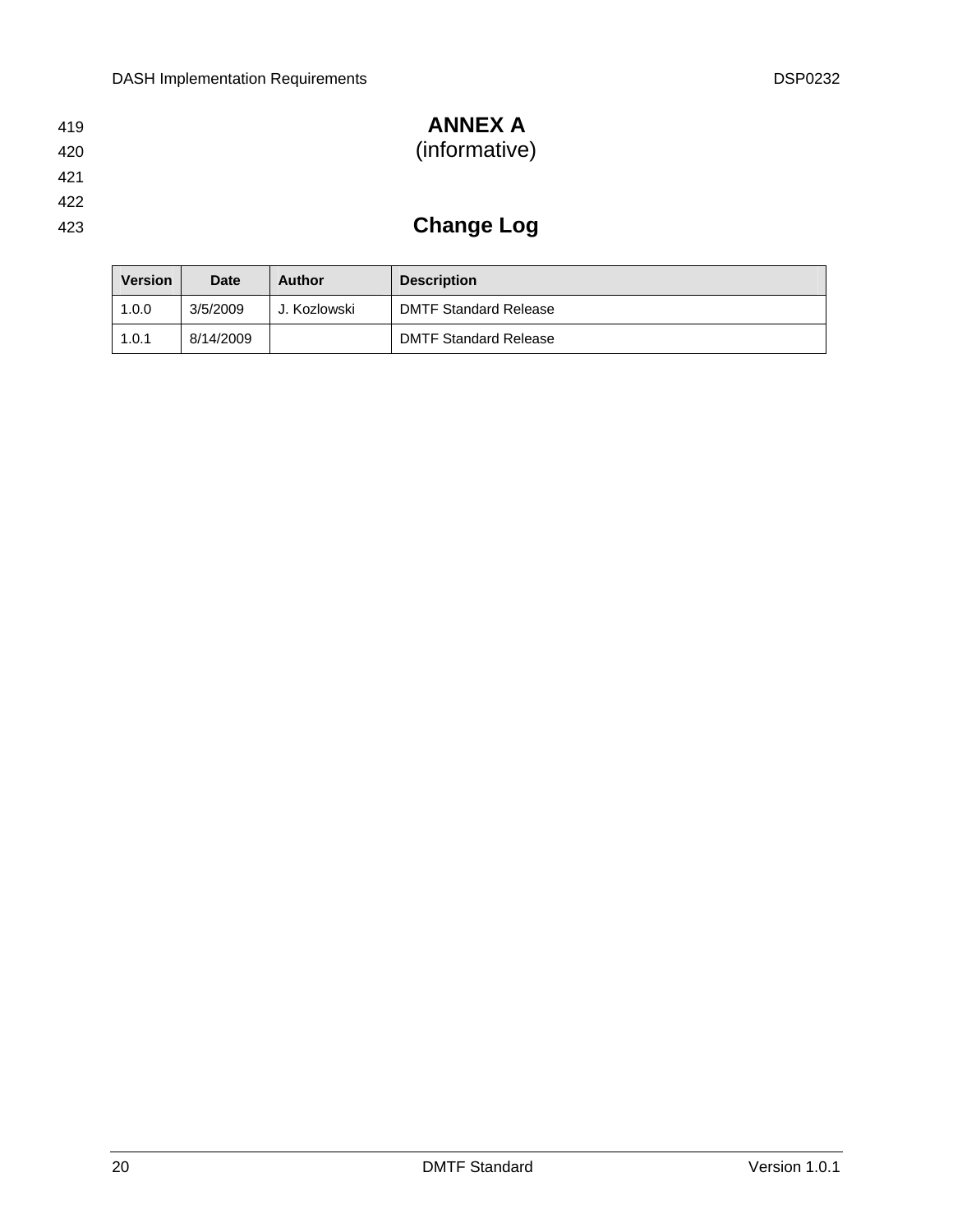<span id="page-20-0"></span>

| 424<br>425               | <b>ANNEX B</b><br>(informative)                                                                                                                                                                                                                                                        |
|--------------------------|----------------------------------------------------------------------------------------------------------------------------------------------------------------------------------------------------------------------------------------------------------------------------------------|
| 426                      |                                                                                                                                                                                                                                                                                        |
| 427                      |                                                                                                                                                                                                                                                                                        |
| 428                      | <b>HTTP Status Codes</b>                                                                                                                                                                                                                                                               |
|                          |                                                                                                                                                                                                                                                                                        |
| 429<br>430               | This section is intended to direct implementers to the appropriate specifications for implementation<br>requirements surrounding HTTP status codes:                                                                                                                                    |
| 431<br>432<br>433        | DSP0226 ANNEX C, line 4298; "RC.2-9: When delivering faults, an HTTP status code of 500<br>$\bullet$<br>should be used in the response for s: Receiver faults, and a code of 400 should be used for<br>s:Sender faults."                                                               |
| 434<br>435<br>436<br>437 | WS-I Basic Profile 4.3.9 "HTTP Server Error Status Codes<br>$\bullet$<br>HTTP uses the 5xx series of status codes to indicate failure due to a server error.<br>R1126 An INSTANCE MUST use a "500 Internal Server Error" HTTP status code if the<br>response message is a SOAP Fault." |
| 438                      | NOTE: If an implementation returns a HTTP 200 (OK), it will be handled by the HTTP libraries directly. Sometimes,                                                                                                                                                                      |

439 code using such libraries, only indicate that there is a fault, and do not return the fault itself.